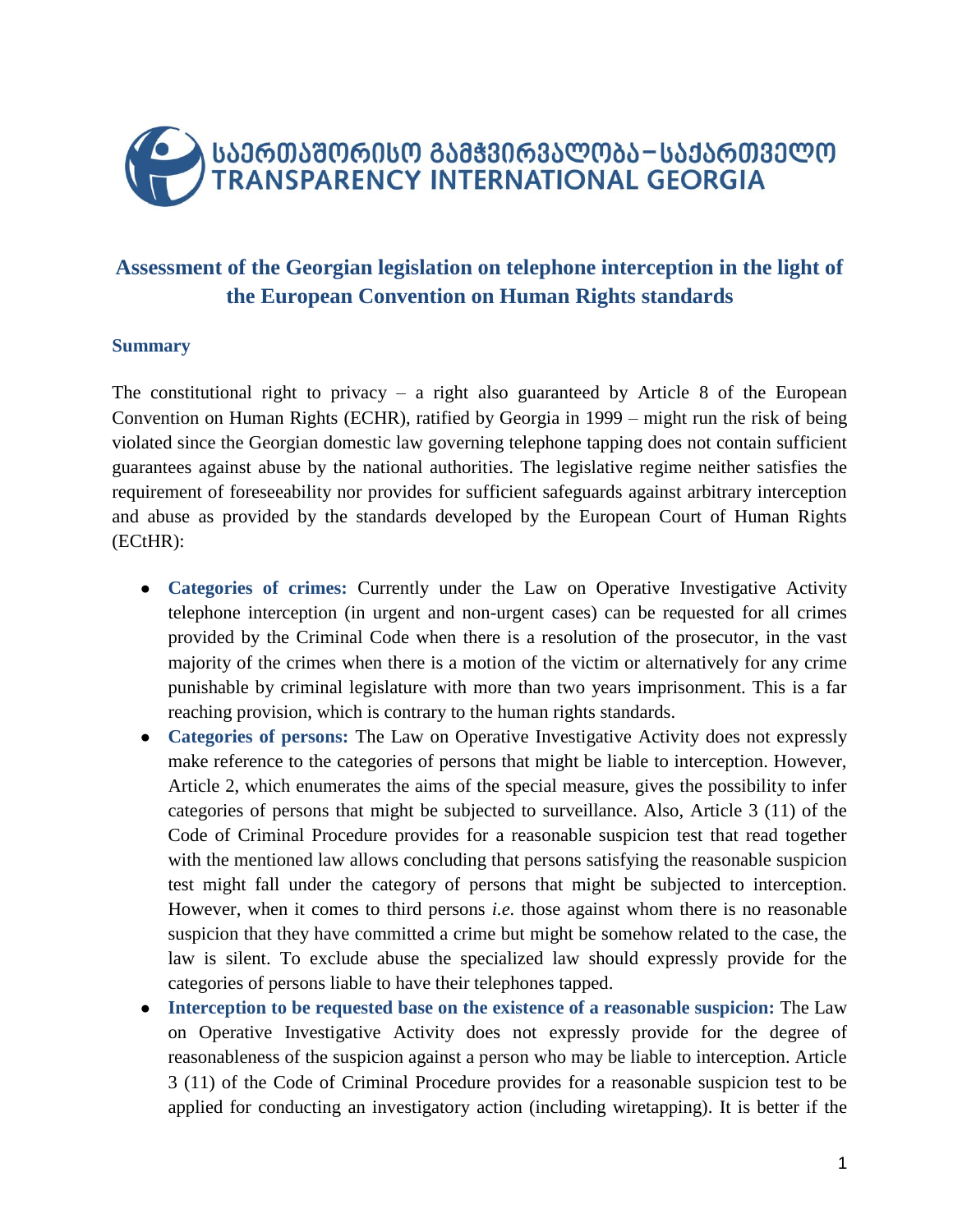Law on Operative Investigation Activity expressly specifies that the test directly applies to wiretapping, like it does in other investigatory actions.

- **Duration:** The Law on Operative Investigative Activity is silent in regard to the initial period after which an interception warrant will expire. According to the Recommendation of the Supreme Court of Georgia from 4 January 2013, a court shall determine the duration of the phone interception for 1 month. This is in accordance with the human rights standards; however such a recommendation does not have an obligatory power. The law also does not provide for a concrete period of time for an extension and how many times it can be renewed. It is important that the law expressly provides for the limits of the duration of a surveillance measure in order to protect against arbitrary or excessive use of phone interceptions.
- **Interception should be a last resort measure:** The Law on Operative Investigation Activity is silent on this matter. This allows concluding that virtually phone interception could be used even in cases when other less intrusive methods are available.
- **The procedure to be followed for examining, using and storing the data obtained; the precautions to be taken when communication the data to other parties:** The Law on Operative Investigation Activity contains several provisions on the use of data obtained through wiretapping. The Criminal Code provides for criminal responsibility for illegal dissemination of personal data. Nevertheless, the law does not provide for any procedure concerning the transmission of data between different authorities, neither it includes precise regulations specifying the manner of screening the intelligence obtained through surveillance, or the procedures for preserving its integrity and confidentiality and the procedures for storing and destruction.
- **Circumstance under which the recordings or tapes may or must be erased or destroyed:** The Law on Operative Investigation Activity specifies that collected data, which does not relate to the criminal activities of the person, but includes compromising information, should not be stored and must be destroyed immediately. This is an important safeguard but has a limited application, since it does not oblige the competent body to delete any other type of personal information collected during interception which proved to be unrelated to the criminal activity. The law is completely silent on the destruction of collected data in general after for example proceedings are finalized or after the completion of a certain period of time.
- **Precautions have to be taken to protect privileged communication between attorney and client:** The Georgian legislation guarantees the attorney-client communications but it does not provide for any procedure which would give substance to the above mentioned guarantee. This is not in accordance with the ECtHR standards. There is a need for clear rules that would reflect which concrete steps are to be taken to ensure that this guarantee is respected in practice and does not remain only a theoretical guarantee.
- **Oversight mechanism:** The control and supervision of the secret surveillance conducted by the competent entities is realized by the chief of the operative-investigation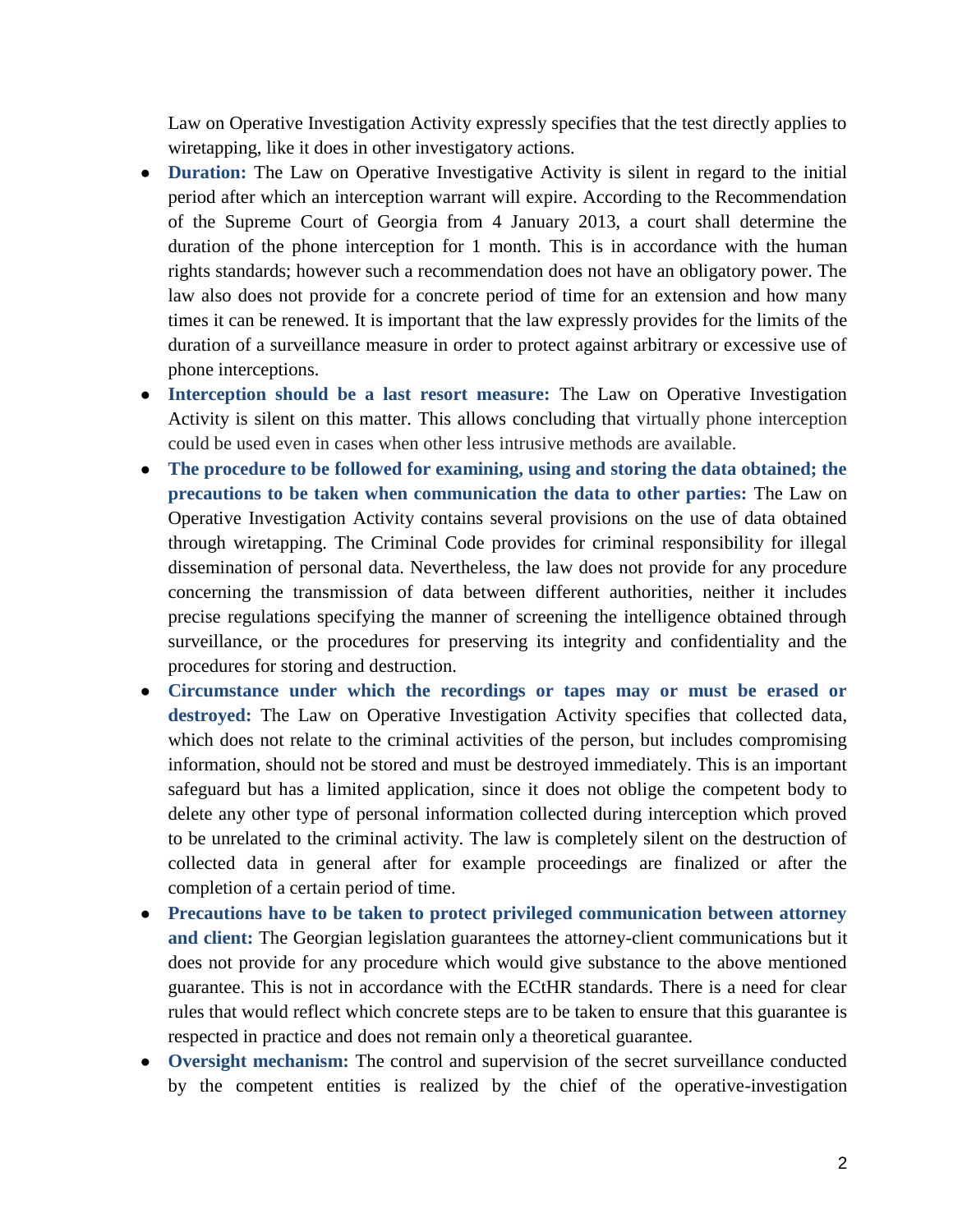organization who is personally responsible, the legality of the activities is controlled by the minister of justice and the prosecutors under his or her control. With regard to the court control, the judge gives permit for telephone interception. However the detailed manner in which control by the chief of the operative-investigation or the minister of justice or the prosecutor is effectuated is not set out in the law. Additionally, since the ultimate control is realized by the executive power this could raise doubts regarding its independence and impartiality. The oversight mechanism should be entrusted to an independent authority.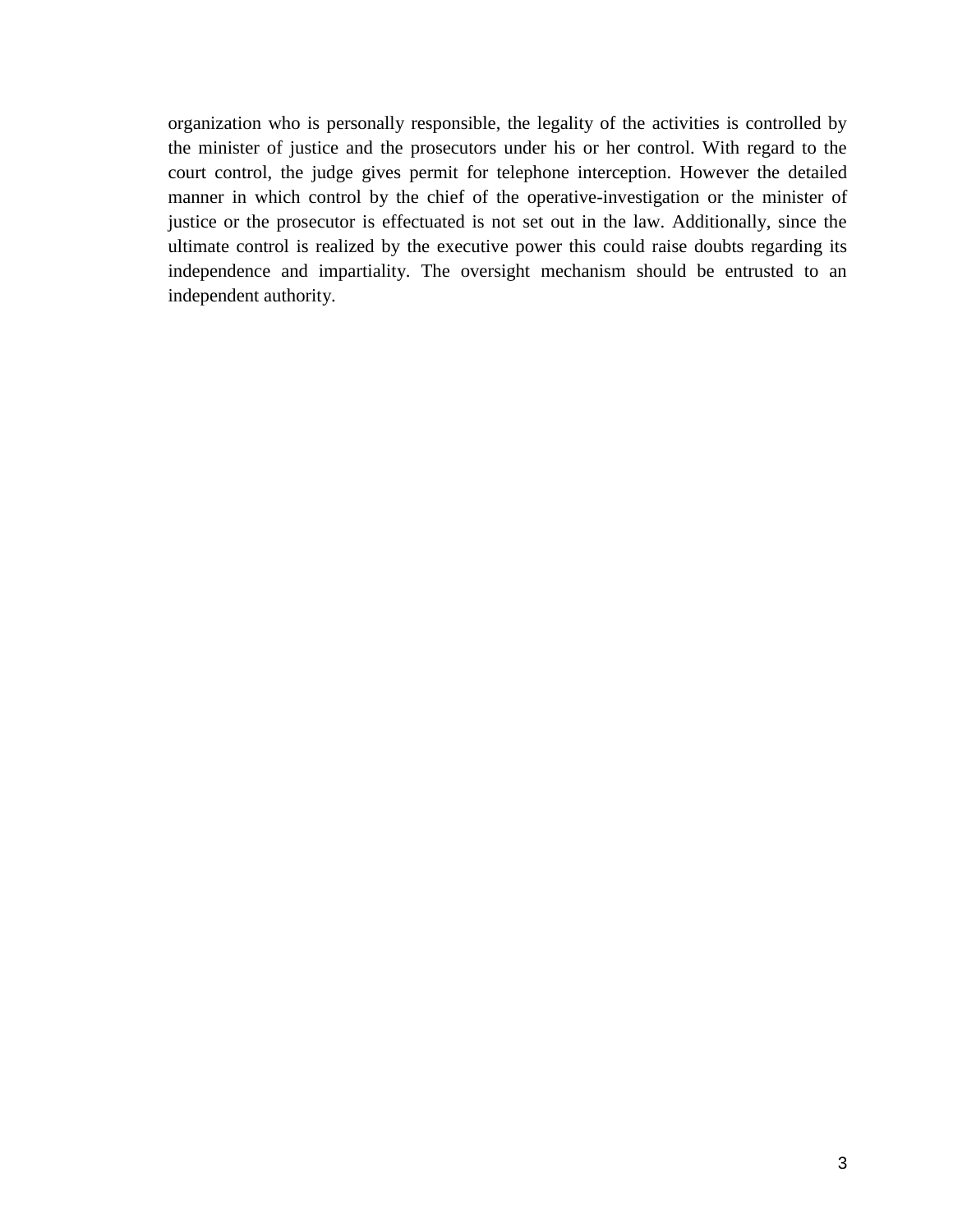#### **General overview**

The Georgian Constitution ensures the protection of the private life, place of personal activity, personal records, correspondence, and communication by telephone or other technical means (Article 20). These fundamental rights are not absolute and they can be restricted. However, the state has to justify all kind of restriction of these freedoms and is obliged to protect these freedoms. The constitution states that the restriction of these fundamental freedoms is allowed with the permission of the court or without such a decision in cases of the urgent necessity defined by law.

The telephone interception in Georgia is regulated by the Law on Operative Investigation Activity that allows law enforcement agencies to use *inter alia* wiretapping (Article 7).

According to the case-law of the ECtHR interception of mail, telephone and email communications including those made in the context of business dealings, are covered by the notions of "private life" and "correspondence" in Article 8 (1) of the European Convention of Human Rights. Theoretically any interception may be considered as an interference into the right to privacy of communications. Therefore an interference must be **"in accordance with the law"**. That means that first, the impugned measure must have some basis in domestic law. Second, the domestic law must be compatible with the rule of law and accessible to the person concerned. Third, the person affected must be able to foresee the consequences of the domestic law for him (*Rotaru v. Romania*, para. 52; *Liberty and Others v. UK* para. 59; and *Iordachi and Others v. Moldova* para. 37).

The ECtHR has summarised in *[Weber and Saravia v. Germany](http://hudoc.echr.coe.int/sites/eng/Pages/search.aspx#{%22fulltext%22:[%22Weber%20and%20Saravia%20v.%20Spain%22],%22documentcollectionid2%22:[%22GRANDCHAMBER%22,%22CHAMBER%22,%22DECISIONS%22],%22itemid%22:[%22001-76586%22]})* its case-law on the requirement of legal "foreseeability" in the field of secret surveillance:

"93. ... foreseeability in the special context of secret measures of surveillance, such as the interception of communications, cannot mean that an individual should be able to foresee when the authorities are likely to intercept his communications so that he can adapt his conduct accordingly (see, inter alia, Leander v. Sweden, judgment of 26 August 1987, Series A no. 116, p. 23, § 51). However, especially where a power vested in the executive is exercised in secret, the risks of arbitrariness are evident (see, inter alia, Malone, p. 32, § 67; Huvig, pp. 54-55, § 29; and Rotaru). *It is therefore essential to have clear, detailed rules on interception of telephone conversations, especially as the technology available for use is continually becoming more sophisticated* (see Kopp v. Switzerland, judgment of 25 March 1998, Reports 1998-II, pp. 542-43, § 72, and Valenzuela Contreras v. Spain, judgment of 30 July 1998, Reports 1998-V, pp. 1924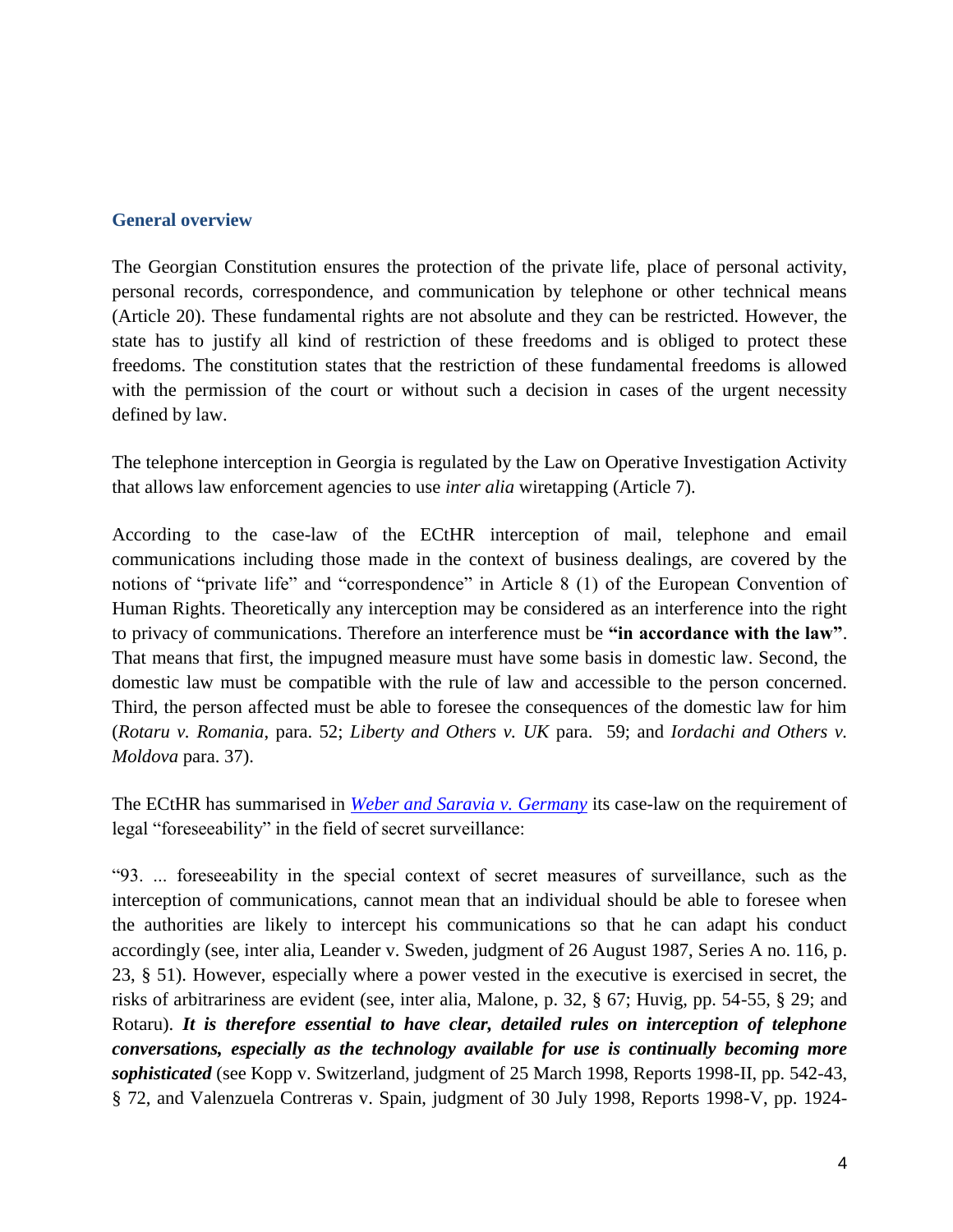25, § 46). The domestic law *must be sufficiently clear* in its terms to give citizens an adequate indication as to the circumstances in which and the conditions on which public authorities are empowered to resort to any such measures (see Malone, ibid.; Kopp p. 541, § 64; Huvig, pp. 54- 55, § 29; and Valenzuela Contreras, ibid.).

94. Moreover, since the implementation in practice of measures of secret surveillance of communications is not open to scrutiny by the individuals concerned or the public at large, it would be contrary to the rule of law for the legal discretion granted to the executive or to a judge to be expressed in terms of an unfettered power. Consequently, the law must indicate the scope of any such discretion conferred on the competent authorities and the manner of its exercise with sufficient clarity to give the individual adequate protection against arbitrary interference (see, among other authorities, Malone, pp. 32-33, § 68; Leander, cited above, p. 23, § 51; and Huvig, pp. 54-55, § 29)".

This means that the law on which the phone interception is based has to *set out clearly in which circumstances and subject to which conditions communications may be intercepted*. In addition, ECtHR has established criteria a law has to satisfy so as to be sufficiently precise and to provide safeguards against arbitrary use:

"95. In its case-law on secret measures of surveillance, the Court has developed the following minimum safeguards that should be set out in **statute law** in order to avoid abuses of power: *the nature of the offences which may give rise to an interception order; a definition of the categories of people liable to have their telephones tapped; a limit on the duration of telephone tapping; the procedure to be followed for examining, using and storing the data obtained; the precautions to be taken when communicating the data to other parties; and the circumstances in which recordings may or must be erased or the tapes destroyed* (see, inter alia, Huvig, p. 56, § 34; Amann, cited above, § 76; Valenzuela Contreras, cited above, pp. 1924‑ 25, § 46; and Prado Bugallo v. Spain, no. [58496/00,](http://hudoc.echr.coe.int/sites/eng/pages/search.aspx#%7B%22appno%22:[%2258496/00%22]%7D) § 30, 18 February 2003)."

In addition, the ECtHR has held that the legal basis for phone interceptions *has to provide rules ensuring that information falling under the lawyer-client privilege is not intercepted* (*Iordachi and Others v. Moldova, Kopp v. Switzerland*).

## **Categories of crimes**

## *A. ECtHR standards*

The law providing the legal basis for phone interceptions has to *specify the categories of crimes* which may give rise to a phone interception. This can be done in (at least) two forms:

● The relevant crimes are defined according to specific criteria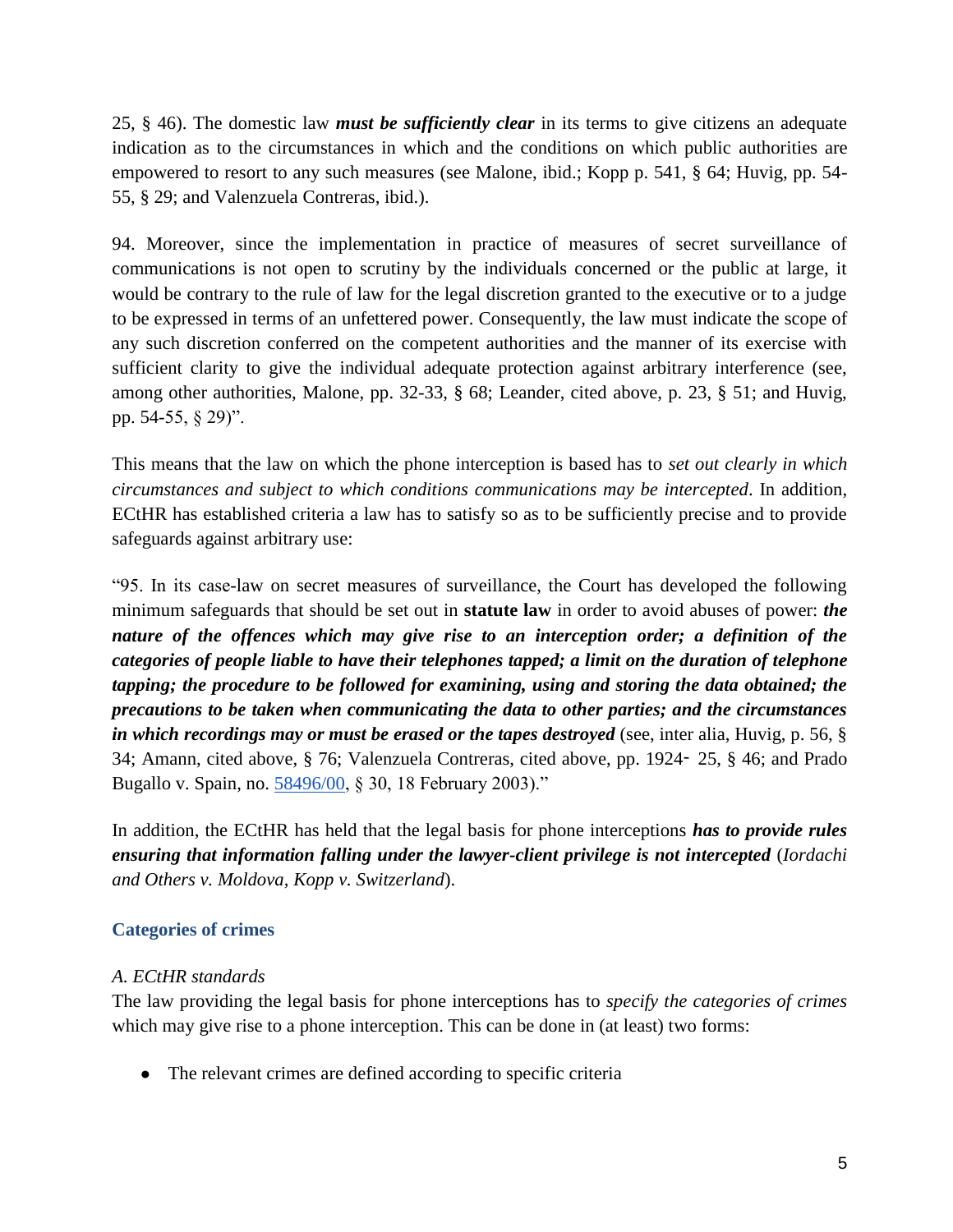● A catalogue of specific crimes which may prompt a phone interception is included in the law

In *[Kennedy v UK](http://hudoc.echr.coe.int/sites/eng/pages/search.aspx?i=001-98473)*, the ECtHR has scrutinized the monitoring of phone conversations by British authorities. The British legal framework foresees that phone interceptions may *inter alia* be authorized 'for the purpose of preventing or detecting serious crime'. Serious crime is defined as an offence for which a person who has reached the age of 21 and who has no prior convictions could reasonably be expected to be sentenced to three years of imprisonment or more. The Court refuted the applicant's argument that this provision was not sufficiently precise. It asserted that foreseeability did not require an exhaustive list of offences which are apt to justify phone interceptions and held that the interpretation of the term serious contained in the law gave citizens sufficient information as to the circumstances in which phone interceptions could be authorized (para 160).

As may be inferred from the above judgment, foreseeability of phone interceptions may also be ensured by listing all offences for the investigation of which the interception of communication may be ordered.

Specifying the crimes – not matter in which way – only satisfies the requirement that sufficient safeguards be built in the law if it curbs the number of potential phone interceptions effectively. I[n](http://hudoc.echr.coe.int/sites/eng/pages/search.aspx?i=001-91245) *[Iordachi v Moldova](http://hudoc.echr.coe.int/sites/eng/pages/search.aspx?i=001-91245)*, the Court dealt with the Moldovan 'Operational Investigative Activities Act' of 1994. This act provided that phone interceptions could be undertaken for the investigation of serious, very serious and exceptionally serious offences and the Criminal Code contained a definition of these terms. While the category of crimes liable to give rise to an interception was thus clearly defined, the Court criticized that 'more than half of the offences provided for in the Criminal Code fall within the category of offences eligible for interception warrants' (para 44).

## *B. Georgian legislation*

Article 9 (2) of Law on Operative Investigation Activity states that "holding operativeinvestigation activity that restricts the right of privacy of telephone conversation or other communication by any other means is acceptable only on the basis of judicial permission and the resolution of a prosecutor **or** the activities are permitted on the basis of a written motion of the person that is the victim of the offence, **or** in case there is evidence of a crime generally punishable by criminal legislature with more than two years imprisonment..."

This norm allows concluding that interception in Georgia may be requested when there is**:**

• a resolution of the prosecutor

or

- a written motion of the victim of any offence
- or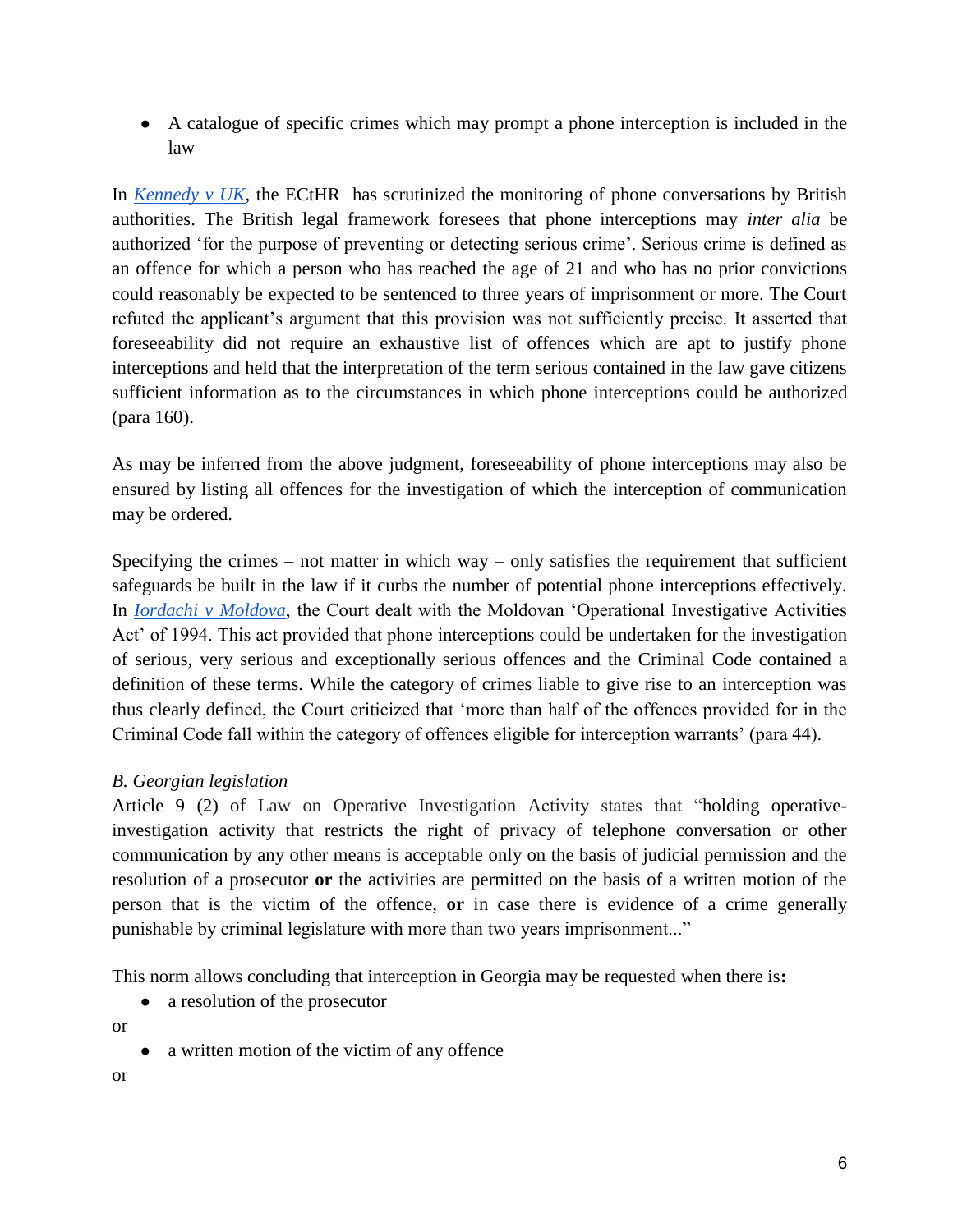• there is an evidence of a crime generally punishable by criminal legislature with more than 2 years imprisonment. There are 376 crimes defined in the Criminal Code – 211 of them have more than 2 years imprisonment as punishment; 88 have less or other means of punishment; 77 crimes are generally punished with imprisonment of less than 2 years but in certain circumstances the punishment can be more than 2 years' imprisonment.

This means that a telephone interception (in urgent and non-urgent cases) can be requested for any offence provided by the Criminal Code when there is a resolution of the prosecutor, in the vast majority of the crimes when there is a motion of the victim or alternatively for any crime punishable by criminal legislature with more than two years imprisonment. This is a far reaching provision that allows virtually for any crime or a vast majority of crimes to be subject to interception contrary to the human rights standards developed under the case-law of the ECtHR. In above cited case *Iordachi and Others v. Moldova* the Court criticized the fact that the domestic law providing for phone interceptions could be undertaken for the investigation of "more than half of the offences provided for in the Criminal Code". This aspect was found by the ECtHR as problematic. Applying the same rationale to the Georgia law, it means that the current setting of the legal framework regarding the categories of crimes is problematic.

The ECtHR emphasized that the condition of foreseeability does not require states to set out exhaustively by name the specific offences which may give rise to interception. However, sufficient detail should be provided of the nature of the offences. (*Kennedy v. UK*, para., 159) Under the current legal settings the Georgian legislation actually permits interception to be used for all or a vast majority of crimes provided by the Criminal Code. Usually interception is used only for criminal offences considered as serious and for which a certain level of punishment applies (e.g. imprisonment for 5 years and more). The Georgian legislation must take into account the standards with regard to the nature of the offence which may give rise to interception order and formulate the relevant provision accordingly.

## *C. Best practices*

**Germany** (the law enumerates the categories of crimes)

Section 100a of the Criminal Procedure Code puts forward certain conditions regarding interception of telecommunications, namely it states that "(1) Telecommunications may be intercepted and recorded also without the knowledge of the persons concerned if ...

2. *the offence is one of particular gravity* in the individual case ...

(2) *Serious criminal offences* for the purposes of subsection (1), number 1, shall be:

- 1. pursuant to the Criminal Code:
- a) crimes against peace, high treason, endangering the democratic state based on the rule of law, treason and endangering external security pursuant to sections 80 to 82, 84 to 86, 87 to 89a and 94 to 100a;

b) bribery of a member of parliament pursuant to section 108e;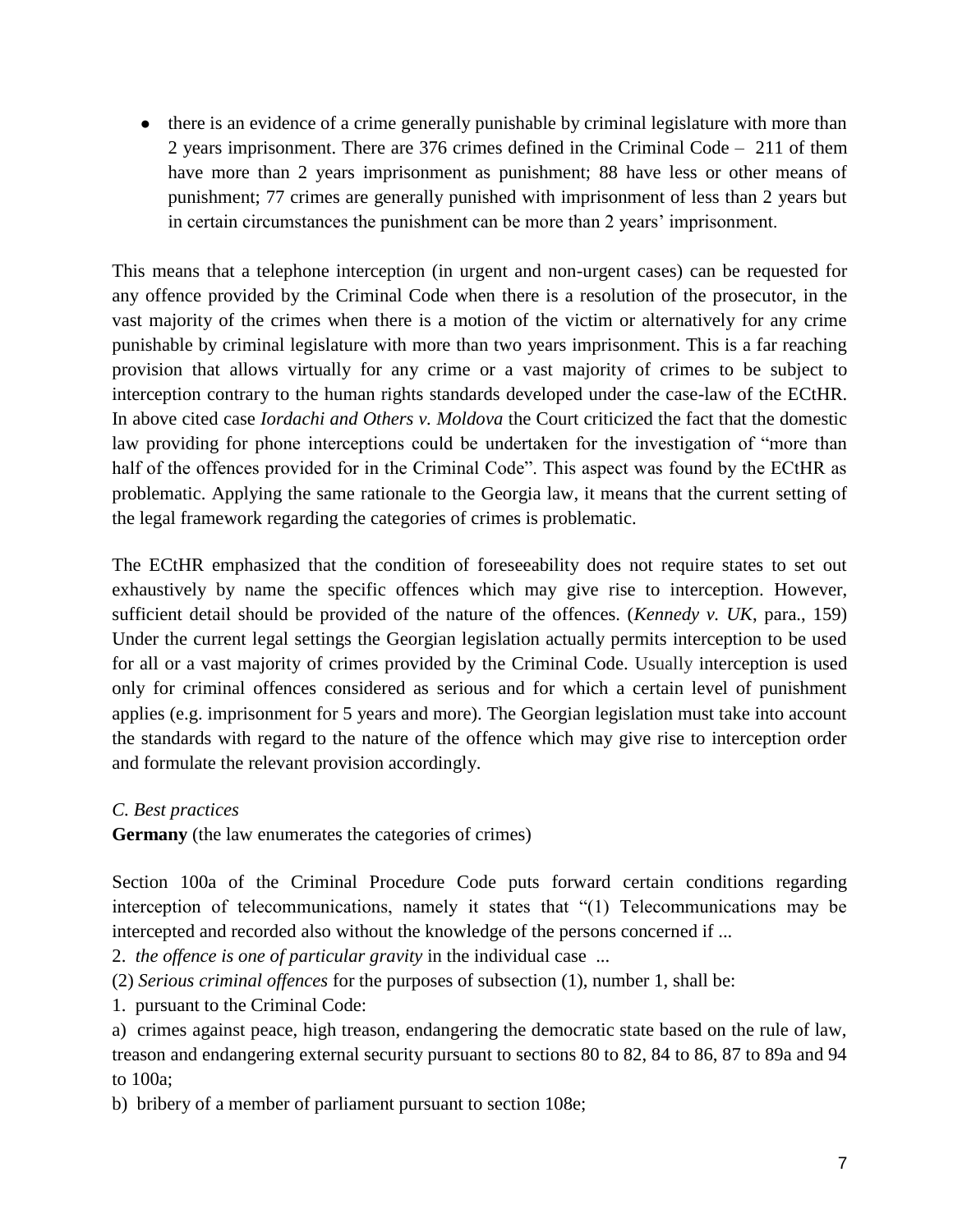c) crimes against the national defence pursuant to sections 109d to 109h;

d) crimes against public order pursuant to sections 129 to 130;

e) counterfeiting money and official stamps pursuant to sections 146 and 151, in each case also in conjunction with section 152, as well as section 152a subsection (3) and section 152b subsections  $(1)$  to  $(4)$ ;

f) crimes against sexual self-determination in the cases referred to in sections 176a, 176b, 177 subsection (2), number 2, and section 179 subsection (5), number 2;

g) dissemination, purchase and possession of pornographic writings involving children and involving juveniles, pursuant to section 184b subsections (1) to (3), section 184c subsection (3);

h) murder and manslaughter pursuant to sections 211 and 212;

i) crimes against personal liberty pursuant to sections 232 to 233a, 234, 234a, 239a and 239b;

j) gang theft pursuant to section 244 subsection (1), number 2, and aggravated gang theft pursuant to section 244a;

k) crimes of robbery or extortion pursuant to sections 249 to 255;

l) commercial handling of stolen goods, gang handling of stolen goods and commercial gang handling of stolen goods pursuant to sections 260 and 260a;

m) money laundering or concealment of unlawfully acquired assets pursuant to section 261 subsections  $(1)$ ,  $(2)$  and  $(4)$ ;

n) fraud and computer fraud subject to the conditions set out in section 263 subsection (3), second sentence, and in the case of section 263 subsection (5), each also in conjunction with section 263a subsection (2);

o) subsidy fraud subject to the conditions set out in section 264 subsection (2), second sentence, and in the case of section 264 subsection (3), in conjunction with section 263 subsection (5);

p) criminal offences involving falsification of documents under the conditions set out in section 267 subsection (3), second sentence, and in the case of section 267 subsection (4), in each case also in conjunction with section 268 subsection (5) or section 269 subsection (3), as well as pursuant to sections 275 subsection (2) and section 276 subsection (2);

q) bankruptcy subject to the conditions set out in section 283a, second sentence;

r) crimes against competition pursuant to section 298 and, subject to the conditions set out in section 300, second sentence, pursuant to section 299;

s) crimes endangering public safety in the cases referred to in sections 306 to 306c, section 307 subsections (1) to (3), section 308 subsections (1) to (3), section 309 subsections (1) to (4), section 310 subsection (1), sections 313, 314, 315 subsection (3), section 315b subsection (3), as well as sections 361a and 361c;

t) taking and offering a bribe pursuant to sections 332 and 334;

2. pursuant to the Fiscal Code:

a) tax evasion under the conditions set out in section 370 subsection (3), second sentence, number 5;

b) commercial, violent and gang smuggling pursuant to section 373;

c) handling tax-evaded property as defined in section 374 subsection (2);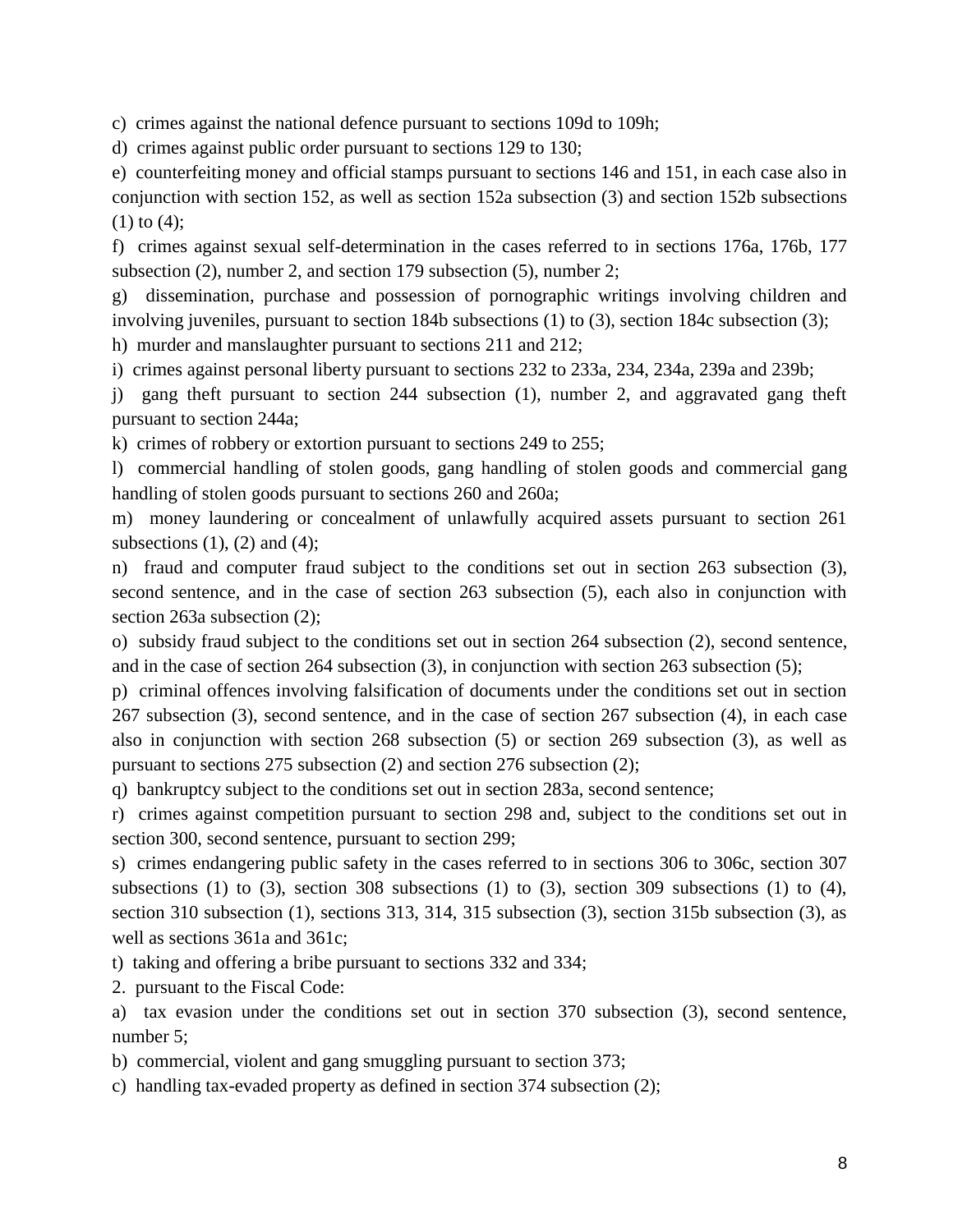3. pursuant to the Pharmaceutical Products Act:

criminal offences pursuant to section 95 subsection (1), number 2a, subject to the conditions set out in section 95 subsection (3), second sentence, number 2, letter b;

4. pursuant to the Asylum Procedure Act:

a) inducing an abusive application for asylum pursuant to section 84 subsection (3);

b) commercial and gang inducement to make an abusive application for asylum pursuant to section 84a;

5. pursuant to the Residence Act:

a) smuggling of aliens pursuant to section 96 subsection (2);

b) smuggling resulting in death and commercial and gang smuggling pursuant to section 97;

6. pursuant to the Foreign Trade and Payments Act:

criminal offences pursuant to section 34 subsections (1) to (6);

7. pursuant to the Narcotics Act:

a) criminal offences pursuant to one of the provisions referred to in section 29 subsection (3), second sentence, number 1, subject to the conditions set out therein;

b) criminal offences pursuant to section 29a, section 30 subsection (1), numbers 1, 2 and 4, as well as sections 30a and 30b;

8. pursuant to the Precursors Control Act:

criminal offences pursuant to section 19 subsection (1), subject to the conditions set out in section 19 subsection (3), second sentence;

9. pursuant to the War Weapons Control Act:

a) criminal offences pursuant to section 19 subsections (1) to (3) and section 20 subsections (1) and (2), as well as section 20a subsections (1) to (3), each also in conjunction with section 21;

b) criminal offences pursuant to section 22a subsections (1) to (3);

10. pursuant to the Code of Crimes against International Law:

- a) genocide pursuant to section 6;
- b) crimes against humanity pursuant to section 7;
- c) war crimes pursuant to sections 8 to 12;
- 11. pursuant to the Weapons Act:
- a) criminal offences pursuant to section 51 subsections (1) to (3);

b) criminal offences pursuant to section 52 subsection (1), number 1 and number 2, letters c and

d, as well as section 52 subsections (5) and (6).

**Republic of Moldova** (the law was changed so as to satisfy ECtHR standards after *Iordachi v. Moldova* judgment, the legislature lists offences that may be subject to interception)

Article 132<sup>8</sup> (2) of the Criminal Procedure Code - The provisions of paragraphs. (1) applies exclusively to criminal prosecution which have as their object or try those on which no data or evidence of the commission of the offenses set forth in the following articles of the Criminal Code: Art. 135-137, art. 138 para. (2) and (3), art. 139, art. Article 140. (3) and (4), art. 1401 par. (3) and (4), art. 141 par. (2), art. 142 para. (2) and (3), art. 143-145, art. 151 para. (2) and (4), art.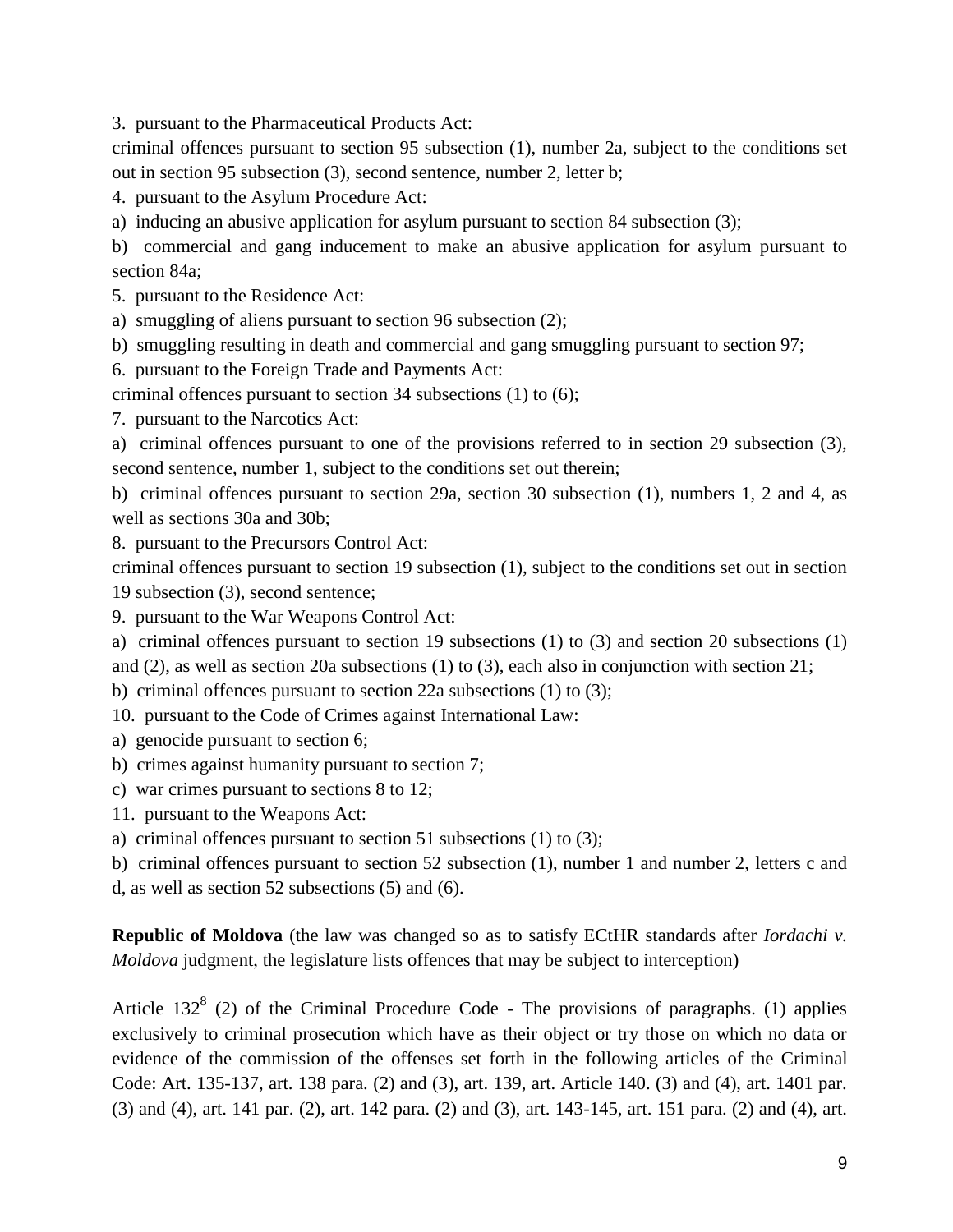164 para. (2) and (3), art. 165, art. 166 para. (2) and (3), art. 171 para. (2) and (3), art. 186 para. (2) lit. c), para. (3) - (5), art. 187 para. (2) lit. f), para. (3) - (5), art. 188 para. (2) lit. f), para. (3) - (5), art. 189 para. (3). a), d) and f), para. (4) - (6), art. 190 para. (3) - (5), art. 191 para. (5), art. 206, art. 216 para. (3), art. 2171 par. (4), art. 2174 par. (3), art. 236 para. (2), art. 243 para. (3), art. 248 para. (5), art. 278 para. (2) - (6), art. 2781, art. 279, art. 2791 par. (3) and (4), art. 280 para. (3), art. 283, art. 284, art. 292 para. (2), art. 295 para. (6), art. 2951 par. (3), art. 324, art. 325, art. 326 para. (3), art. 328 para. (3), art. 333, art. 334, art. 337-340. Component list of offenses is exhaustive and may be amended only by law.

**United Kingdom** (legislation provides for sufficient details regarding the nature of crimes, according to ECtHR this provision satisfies the condition of foreseeability - the law was reviewed in *Kennedy v. UK* )

According to section 5 (3) of Regulation of Investigatory Powers Act (RIPA) "Subject to the following provisions of this section, a warrant is necessary on grounds falling within this subsection if it is necessary

(a)in the interests of national security;

(b)for the purpose of preventing or detecting serious crime;

(c)for the purpose of safeguarding the economic well-being of the United Kingdom; or

(d)for the purpose, in circumstances appearing to the Secretary of State to be equivalent to those in which he would issue a warrant by virtue of paragraph (b), of giving effect to the provisions of any international mutual assistance agreement".

All these terms was found by ECtHR to be sufficiently clearly defined in RIPA itself or other laws as to give citizens an adequate indication as to the circumstances in which and the conditions on which public authorities are empowered to resort to secret surveillance measures. (*Kennedy v. UK* para. 159)

## **Categories of persons**

## *A. ECtHR standards*

The law has also to *define the category of persons liable to be targeted by phone interceptions.* I[n](http://hudoc.echr.coe.int/sites/eng/pages/search.aspx?i=001-91245) *[Iordachi v Moldova](http://hudoc.echr.coe.int/sites/eng/pages/search.aspx?i=001-91245)*, the ECtHR noted that the language of the law, which prescribed that 'suspects, defendants or other persons involved in a crime' not indicate with sufficient clarity, which category of persons might be affected by phone interceptions. In particular, the Court pointed out that there was no definition of the term 'other persons involved in a criminal offence' (too large category) (para 44).

By way of contrast, the ECtHR found the German G 10, the law which governs phone interceptions by German intelligence agencies, to be compliant with the requirements of article 8 ECHR (*[Klass v Germany](http://hudoc.echr.coe.int/sites/eng/pages/search.aspx?i=001-57510)*, para 51 read with para 17). Pursuant to this law, persons who could be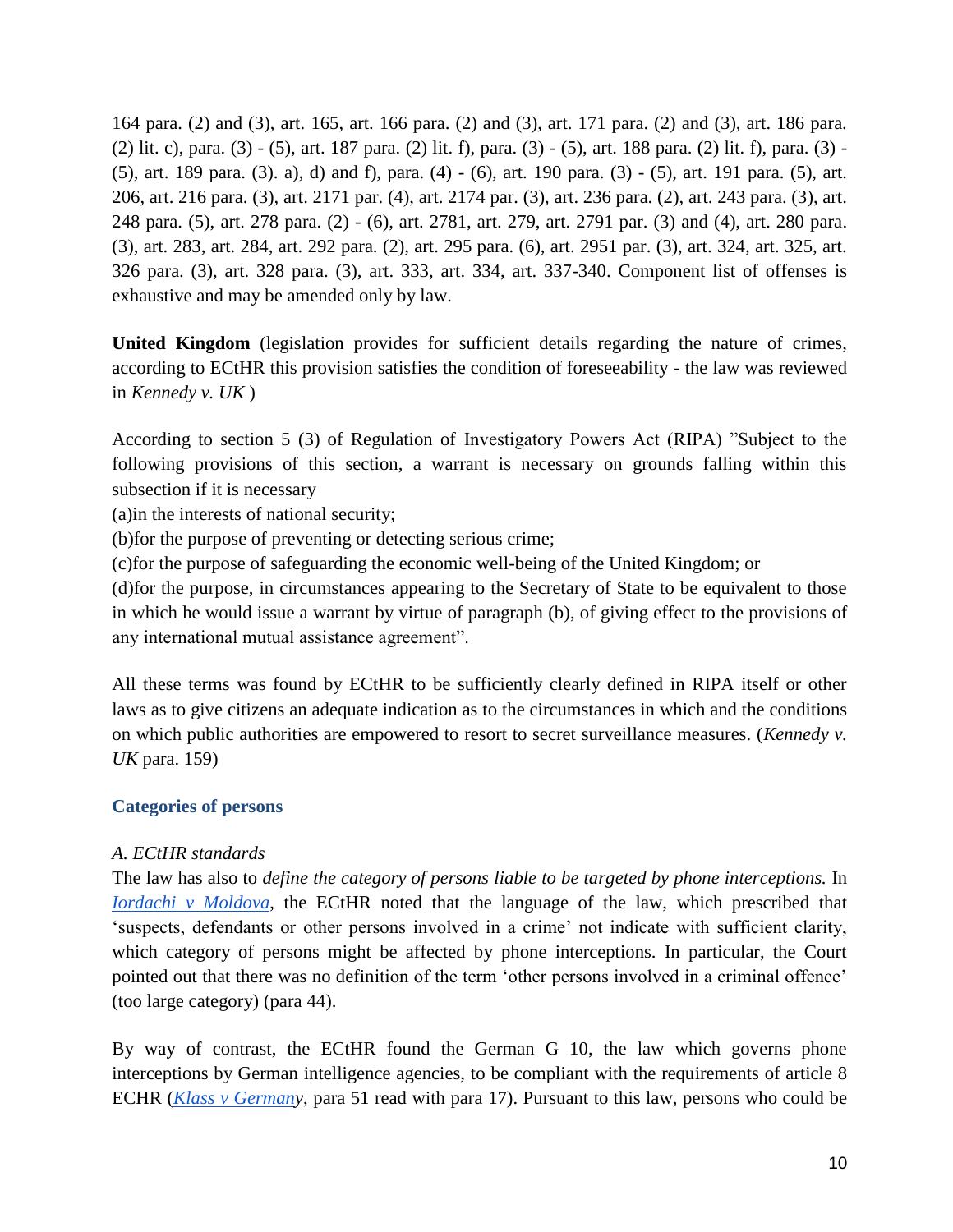targeted by interceptions were "the suspect or such other persons who are, on the basis of clear facts *(bestimmter Tatsachen*), to be presumed to receive or forward communications intended for the suspect or emanating from him or whose telephone the suspect is to be presumed to use".

## *B. Georgian law*

Article 2 of the law enumerates the aims of the special measures from which, if interpreted, one could guess categories of persons that could be subjected to interception:

- Investigating, stopping or preventing a crime
- Identifying the person who prepares, who commits or has committed a crime or other illegal activity;
- Searching for and bringing persons before relevant state body, who are evading from investigation, fleeing from a determined criminal sanction
- Searching and finding the property lost by a crime
- Searching for a missing person
- Collecting necessary factual evidences for criminal cases
- Identifying the person committing a crime.

According to the Article 6 (1) of the same law, carrying out any operative-investigation activities for any other purposes is forbidden. Therefore, interception on anyone who is not directly related to the above mentioned purposes is forbidden.

At the same time, Article 3 (11) of the Code of Criminal Procedure provides for a reasonable suspicion test *i.e.* the existence of the facts or information which in consideration with the circumstances of a case would be sufficient for an objective person to conclude that a person is probably a perpetrator of a crime. This provision read together with the Law on Operative Investigation Activity allows to conclude that persons satisfying the reasonable suspicion test might fall under the category of persons that might be subjected to telephone interception. However, when it comes to third persons *i.e.* those against whom there is no reasonable suspicion that they have committed a crime but might be somehow related to the case, the law is silent. Thus, there is a real risk of indiscriminate capturing of big amounts of communications. The categories of persons liable to have their correspondence intercepted should be limited and clearly defined in the law.

## *C. Best practices*

**Germany** (legislation specifically indicates which categories of persons may be intercepted) Section 100a of the Criminal Procedure Code states that "(1) Telecommunications may be intercepted and recorded also without the knowledge of the persons concerned if

1. certain facts give rise to the suspicion that a person, either as *perpetrator or as inciter or accessory*, has committed a serious criminal offence referred to in subsection (2) or, in cases where there is criminal liability for attempt, has attempted to commit such an offence or has prepared such an offence by committing a criminal offence".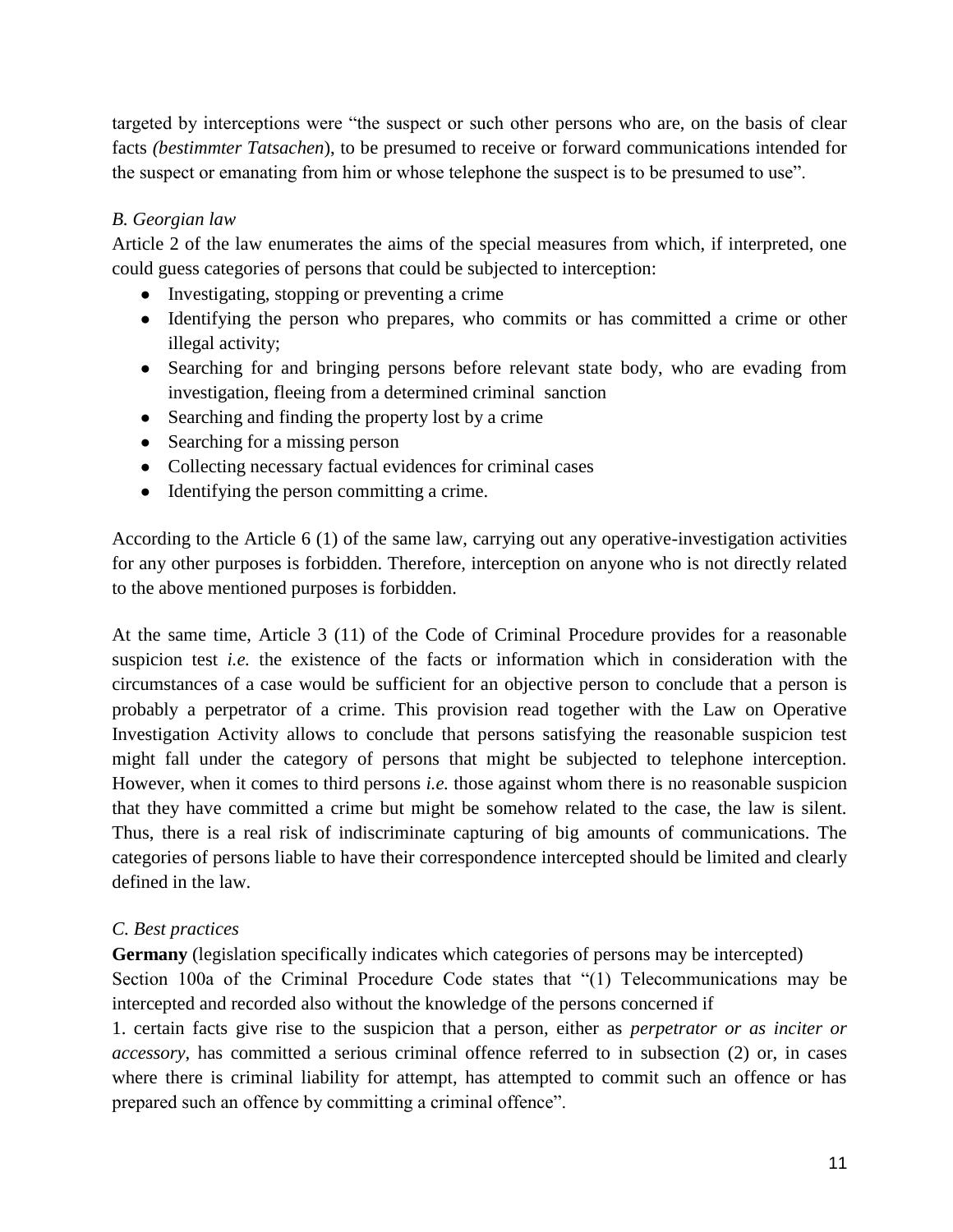**Republic of Moldova** (the law was changed so as to satisfy ECtHR standards after *Iordachi v. Moldova* judgment, the legislature clearly provides for categories of persons liable to have their phone subjected to interception)

Article 132 $<sup>8</sup>$  (3) of the Criminal Procedure Code states "May be subject to interception and</sup> recording of communications, *a suspect, accused, or persons contributing* in any way to the commission of offenses referred to in par. (2) and for which there are data that can reasonably lead to a conclusion that these people receive or transmit to the suspect, accused or defendant information relevant to the criminal case."

## **Switzerland**

Section 66 (1) of the Criminal Procedure Act provides "The investigating judge may order monitoring of the *accused's or suspect's* postal correspondence and telephone and telegraphic telecommunications... if (b) specific facts cause the person who is to be monitored to be *suspected of being a principal or accessory* in the commission of the offence"... paragraph (1) bis. states that "Where the conditions justifying the monitoring of the accused or suspect are satisfied, *third parties* may also be monitored if specific facts give rise to the *presumption that they are receiving or imparting information intended for the accused or suspect* or sent by him ... The telephone connection of third parties may be monitored at any time if there are reasons to suspect that it is being used by the accused."

#### **Interception to be requested base on the existence of a reasonable suspicion**

#### *A. ECtHR standards*

In addition, to the requirement that ECtHR put forward related to the express provision of categories of persons liable to telephone interception, taking into consideration that telephone tapping is a very serious interference with a person's rights and that only very serious reasons based on a *reasonable suspicion* that the person is involved in serious criminal activity should be taken as a basis for authorizing it. Legislation must elaborate on the degree of reasonableness of the suspicion against a person. In *Iordachi and Others v. Moldova* the ECtHR noted that the relevant national legislation did not elaborate on the degree of reasonableness of the suspicion against a person for the purpose of authorising interception nor did it contain additional safeguards, for example the provision according to which interception should take place only when it is otherwise impossible to achieve the aims.

## *B. Georgian legislation*

The Law on Operative Investigation Activity does not make an express reference to the degree of reasonableness of the suspicion against a person who may be liable to interception. As mentioned above, Article 3 (11) of of the Code of Criminal Procedure provides for a reasonable suspicion test to be applied for conducting an investigatory action (including wiretapping). Even though, the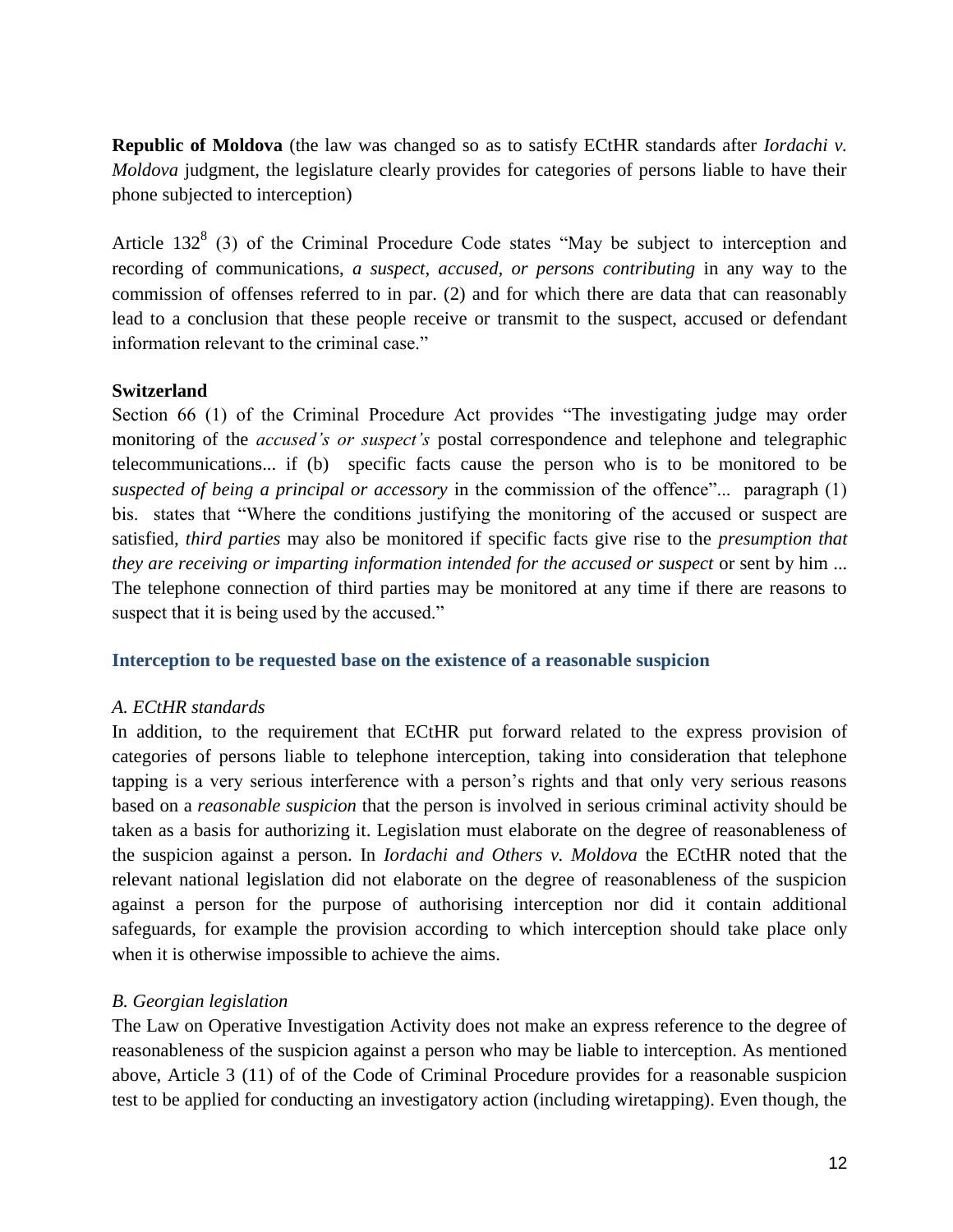mentioned paragraph while defining the reasonable suspicion test does imply its application to investigatory actions, including wiretapping, it is better if the Law on Operative Investigation Activity expressly specifies that the test directly applies to wiretapping, like it does in other investigatory actions, such as the search and seizure (Article 119).

## *C. Best practices*

### **Germany**

Section 100a (1) 1. of the Criminal procedure Code stipulates that "telecommunications may be intercepted and recorded also without the knowledge of the persons concerned if

1. certain *facts give rise to the suspicion* that a person, either as perpetrator or as inciter or accessory, has committed a serious criminal offence referred to in subsection (2) or, in cases where there is criminal liability for attempt, has attempted to commit such an offence or has prepared such an offence by committing a criminal offence".

## **Duration**

#### *A. ECtHR standards*

Protection against arbitrary or excessive use of phone interceptions requires that the law, on which the phone tapping is based, limits the duration of the measure. The ECtHR has not established a general maximum duration for phone interceptions. In *[Association for European](http://hudoc.echr.coe.int/sites/eng/pages/search.aspx?i=001-81323)  Integration and Ekhimdziev v Bulgaria*, it held a maximum duration of two months with a possibility of extension to up to six month on the basis of a fresh application and warrant to be in accordance with the Convention. In *[Weber and Saravia v Germany](http://hudoc.echr.coe.int/sites/eng/pages/search.aspx?i=001-76586)*, it found an interception of up to three months with the possibility of renewal for another three months to be in compliance with article 8 ECHR. (para 98) In *[Kennedy v UK](http://hudoc.echr.coe.int/sites/eng/pages/search.aspx?i=001-98473)*, it ruled that the British 'Regulation of Investigatory Powers Act, which foresees interceptions for a period of six months with the possibility of renewal satisfied the requirements for necessary safeguards. On the other hand, the Court criticized in *Iordachi v Moldova* that the relevant provisions of Moldovan law limited the duration of phone interceptions to six month, but allowed for renewals (para 45).

#### *B. Georgian legislation*

In regard to duration of any telephone tapping the law has to stipulate a period after which an interception warrant will expire and, second, the conditions under which a warrant can be renewed.

The Law on Operative Investigative Activity is silent in regard to the initial period after which an interception warrant will expire. This was rectified by a recent recommendation of the Supreme Court of Georgia. According to the Recommendation of the Supreme Court of Georgia from 4 January 2013, a competent court shall determine the duration of the phone interception for 1 month, which is a reasonable term for collecting evidences.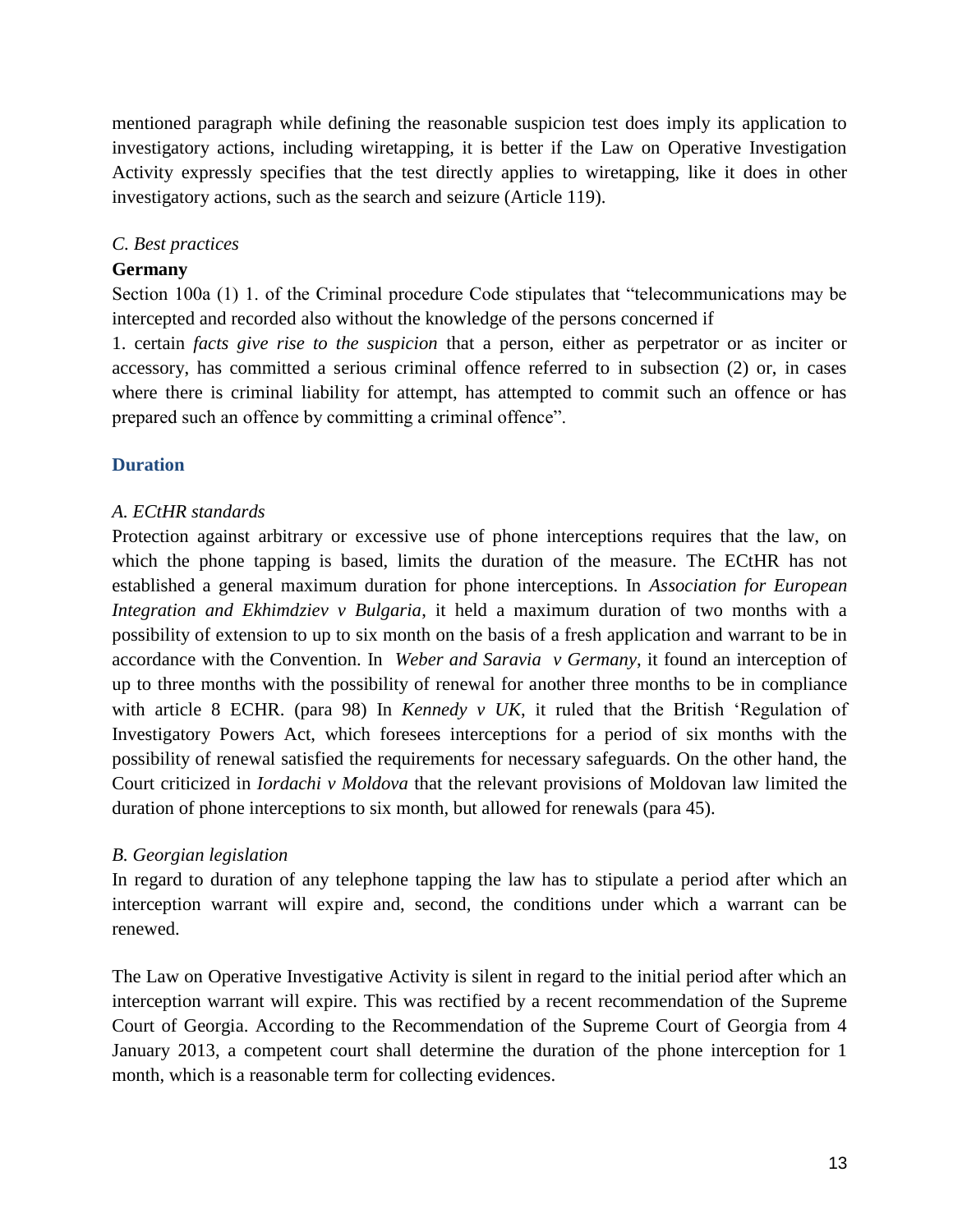The content of the recommendation is in line with ECtHR standards, however taking into account that Supreme Court's recommendations do not have an obligatory power, and in the light of the fact that according to Strasbourg Court minimum safeguards should be set out in statute law, it is necessary that the content of the mentioned recommendation is reflected in the relevant legislation. Monitoring measures should remain in force for a fairly short maximum period of time and has to be discontinued immediately once the conditions set out in the monitoring order are no longer fulfilled or the measures themselves were no longer necessary.

According to Article 8 (11) - (4) of the Law on Operative Investigation Activity the duration of the operative investigative activity can be extended for 6 months and then renewed to 9 and maximum to 12 months. However, the same provision excludes from its coverage phone interception, which is regulated by the general rules of Article 7 (2) letter  $, \infty$  and  $, \infty$  ". That means that an extension of an interception can be only authorized by a judge. However, the law does not provide a concrete period of time for an extension. The above mentioned Recommendation of the Supreme Court states that extension shall only be granted in exceptional cases, if the necessity is demonstrated on the basis of evidence but also fails to provide for a concrete period and limits of an extension. It is important that the law expressly provides for the limits of the duration of a surveillance measure in order to protect against arbitrary or excessive use of phone interceptions. Also taking into consideration that the recommendations of the Supreme Court do not bear a mandatory character its indications related to the exceptionality of the renewal of an interception should be embedded in the law.

#### *C. Best practices*

#### **Germany**

Article Section 100b of the Criminal procedure Code regulates issues related to an order to intercept telecommunications and states regarding to the duration that "The order shall be limited to a maximum duration of *three months*. An extension by not more than *three months* each time shall be admissible if the conditions for the order continue to exist, taking into account the information acquired during the investigation."

**Republic of Moldova** (the law was changed so as to satisfy ECtHR standards after *Iordachi v. Moldova* judgment)

Article 20 (7) "The special investigative measures may be disposed for a period of *30 days* and may be extended based on a reasoned up to 6 months. Each extension of the special investigative measure may not exceed *30 days*. If the period of authorization to carry out special investigative measure was extended up to *6 months*, repeated authorization of the special investigative measure on the same basis and on the same subject is prohibited, except […] when new circumstances appear and cases of investigating the facts regarding organized crime and terrorist financing".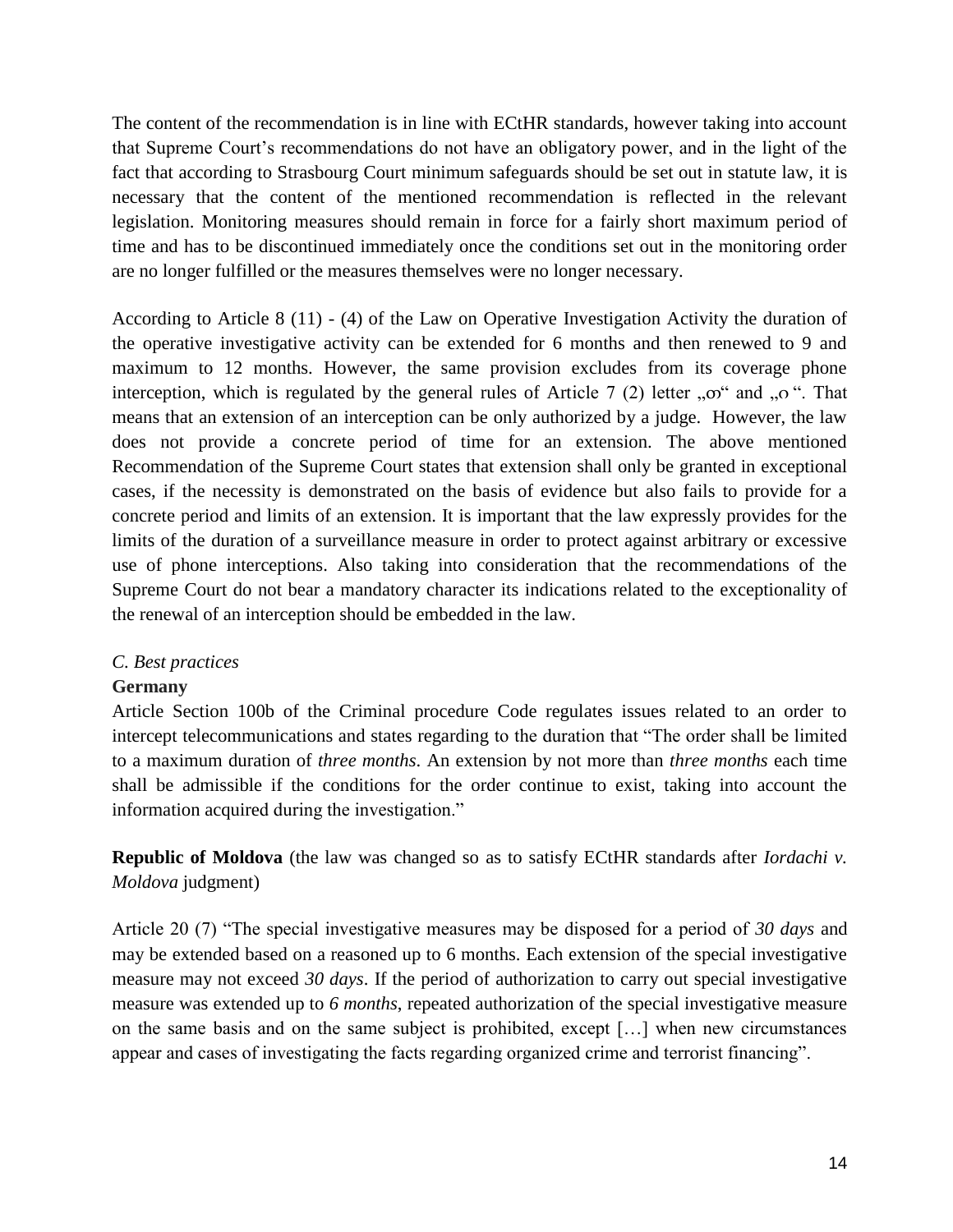#### **Interception should be a last resort measure**

#### *A. ECtHR standards*

In addition to the above enumerated guarantees the human rights rationale dictates that interception should be used as a last resort measure when all other classical means are unsuccessful or when there is little or no probability of revealing a crime without the use of interception.

## *B. Georgian legislation*

There is no such provision in the Law on Operative Investigation Activity. Article 20 of the law states that as far as telephone interception is concerned a restriction of the constitutional rights and freedoms can be allowed only by the motivated decision of the court. Though this is an important safeguard, the Georgia legislation does not expressly limit the use of interception and virtually it could be also used even in cases when other less intrusive methods are available.

#### *C. Best practices*

#### **Germany**

Section 100a (3) of the Criminal Procedure Code allows telecommunications interception only when "other means of establishing the facts or determining the accused's whereabouts would be much more difficult or offer no prospect of success".

#### **Switzerland**

Section 66 (1) c) of the Criminal Procedure Act provides that "The investigating judge may order monitoring of the accused's or suspect's postal correspondence and telephone and telegraphic telecommunications if ... without interception, the necessary investigations would be significantly more difficult to conduct or if other investigative measures have produced no results".

## **The procedure to be followed for examining, using and storing the data obtained; the precautions to be taken when communication the data to other parties**

#### *A. ECtHR standards*

According to ECtHR (*Weber and Saravia)* the procedure to be followed for examining and using the data obtained needs to be regulated in detail. In particular, the law should lay down limits and precautions concerning the transmission of data to other authorities. Also the law should "lay down limits on the age of information held or the length of time for which it may be kept" (see *Rotaru v. Romania,* para 57).

#### *B. Georgian legislation*

Georgian legislation provides several provisions on the use of data obtained through wiretapping.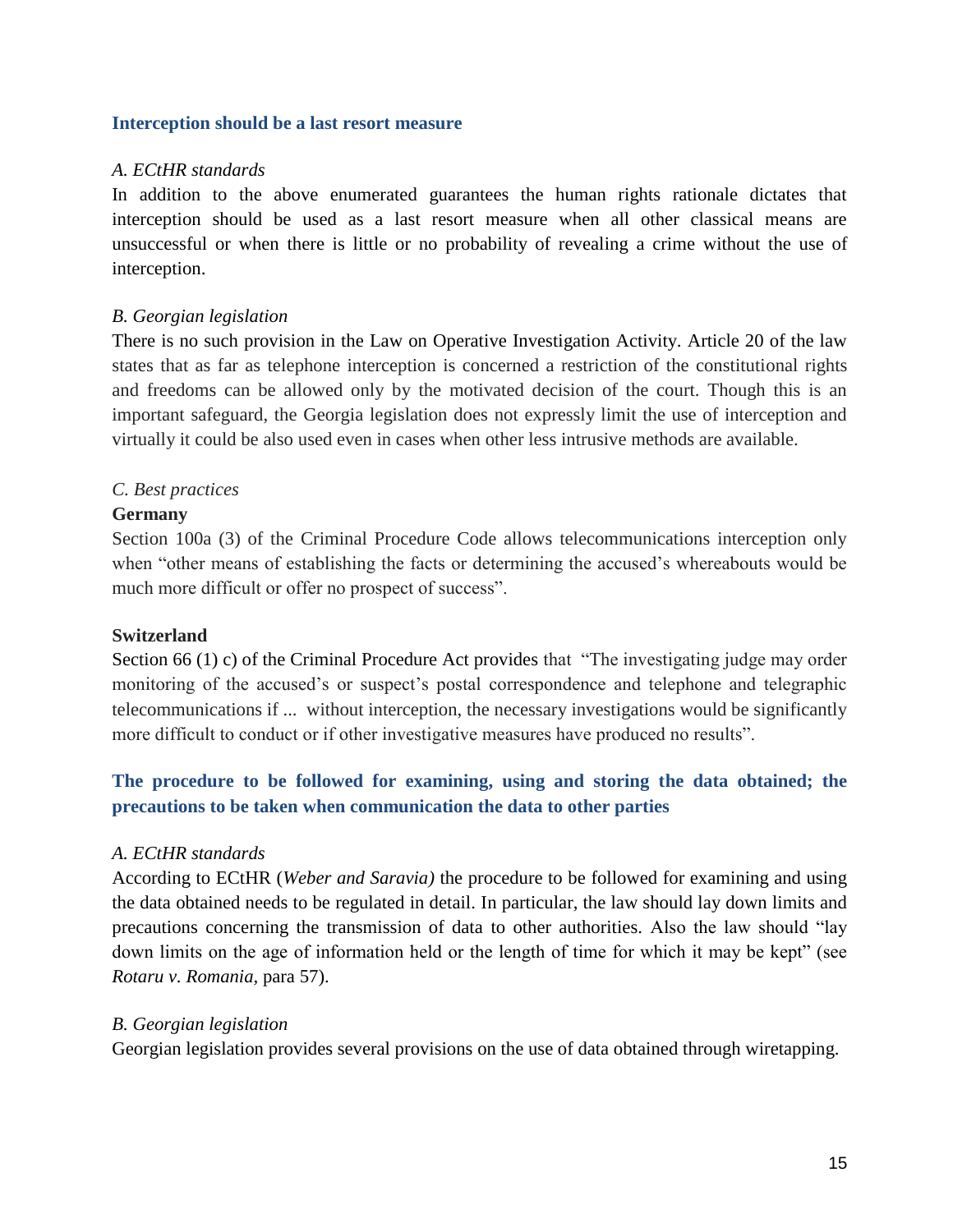According to the Article 11(1) of the Law on Operative Investigation Activity, material obtained through operative investigation activities can be used for investigatory or other measures provided in the Criminal Procedural Code (e.g. search and seizure, pre-trial detention, bail, etc.) and for prevention of crimes. Article 5, further states that operative investigative activities are highly classified and can only be accessed by the persons empowered in accordance with this law. The prosecutor can declassify materials obtained for submitting them as evidence, provided that vital interests of a state, foreign relations, intelligence, economy and public order is not harmed. It is prohibited to use such materials for scientific or any other reasons within 25 years when it was obtained.

When it comes to storing the data, the law under Article 7 (7) states that operative investigative activity is documented by written protocol which reflects details of use of technical means during the surveillance and the protocol is stored together with the material obtained. Unfortunately, the law is silent regarding the term, concrete procedures and conditions regarding the storing of the obtained information during the interception. In addition, it could be assumed that in practice such information could be kept for many years, since Article 5 (3) of the Law on Operative Investigation Activity states that after 25 years material obtained during an operative investigative activity could be used for scientific or any other reasons. This could raise concern, especially in the light of the fact that the current law lacks many of the human rights safeguards. It has to be noted that in *Association "21 December 1989" v. Romania*, the ECtHR found the availability after 16 years of information gathered as a result of the applicant's phone interception as being problematic in the light of the lack of guarantees in the domestic law against abuse.

With regard to the precautions to be taken when communication the data to other parties it has to be mentioned that **t**he Georgian legislation protects the private life of the persons including the secrecy of the private conversations, correspondence and communication. According to Article 5 (2) of the Law on Operative Investigation Activity disclosure of the operative investigation information, to which person had access due to his or her work responsibilities or other duties will result in his criminal liability for disclosure of state secrets. Disclosure of state secret is provided in Article 313 of the Criminal Code of Georgia and is punishable by prison sentences ranging from five to fifteen years in length, by deprivation of the right to occupy a position or pursue a particular activity for the term not in excess of three years. Also the illegally obtaining, storing or dissemination of personal or family secrets is punishable, as is the illegal interception of private conversation or disclosure of the information (Articles 157 - Disclosure of Personal or Family Secrets , 158 - Disclosure of Secret of Private Conversation of the Criminal Code ).

Nevertheless, the law does not provide any procedure concerning the transmission of data between different authorities, neither it includes precise regulations specifying the manner of screening the intelligence obtained through surveillance, or the procedures for preserving its integrity and confidentiality and the procedures for its destruction.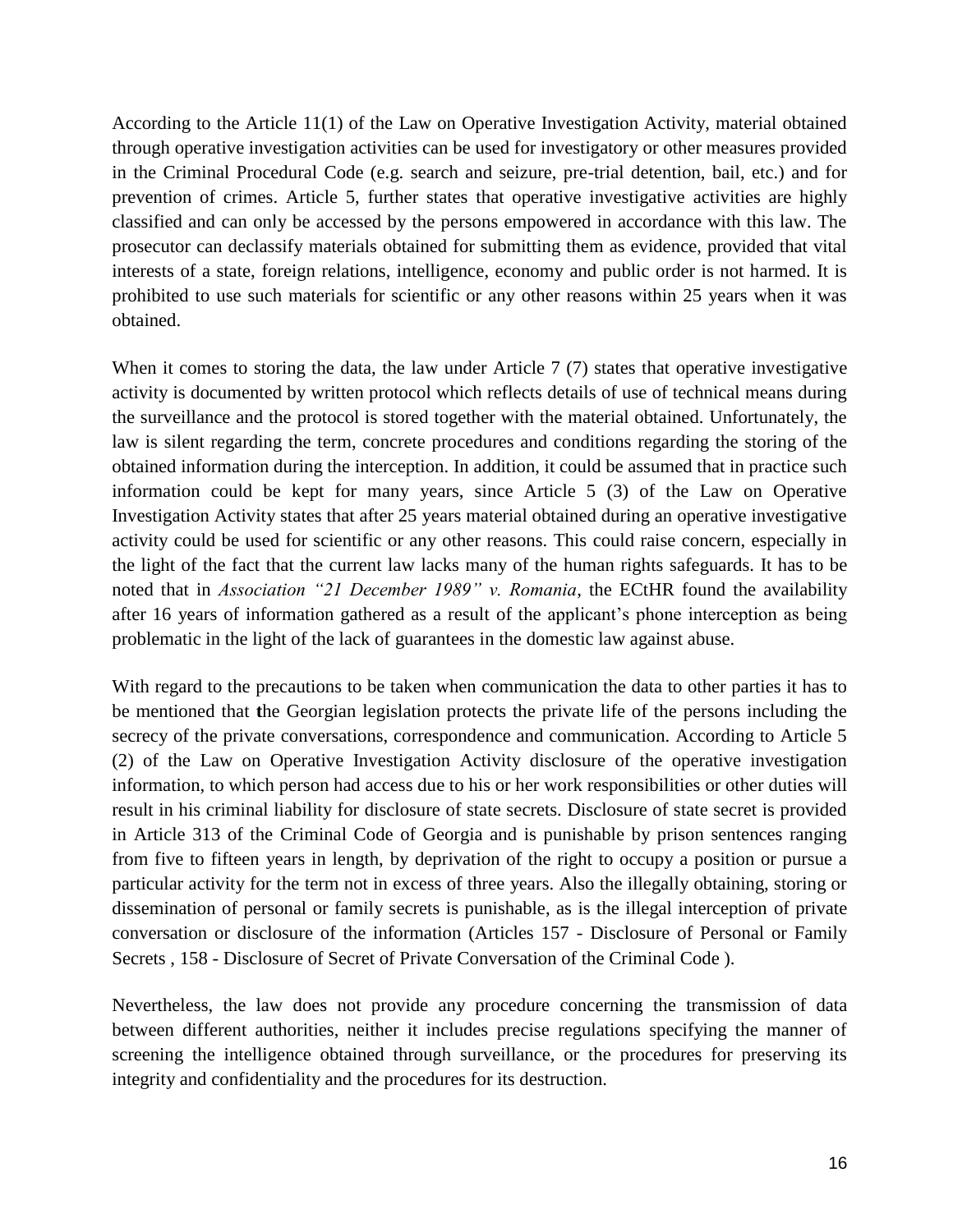*C. Best practices* **Germany** Criminal Procedure Code:

## Section 98a

[Automated Comparison and Transmission of Personal Data]

(1) ... where there are sufficient factual indications to show that a criminal offence of substantial significance has been committed

1. relating to the illegal trade in narcotics or weapons or the counterfeiting of money or official stamps,

2. relating to national security (sections 74a, 120 of the Courts Constitution Act),

3. relating to offences which pose a danger to the general public,

4. relating to endangerment of life and limb, sexual self-determination or personal liberty,

5. on a commercial or habitual basis, or

6. by a member of a gang or in some other organized way,

personal data relating to individuals who manifest certain significant features which may be presumed to apply to the perpetrator may be automatically matched against other data in order to exclude individuals who are not under suspicion or to identify individuals who manifest other significant characteristics relevant to the investigations. This measure may be ordered only where other means of establishing the facts or determining the perpetrator's whereabouts would offer much less prospect of success or be much more difficult.

(2) For the purposes of subsection (1), the storing agency shall extract from the database the data required for matching purposes and transmit it to the criminal prosecuting authorities.

(3) Insofar as isolating the data for transmission from other data requires disproportionate effort, the other data shall, upon order, also be transmitted. Their use shall not be admissible.

(4) Upon request by the public prosecution office, the storing agency shall assist the agency effecting the comparison.

## Section 98b

[Competence; Return and Deletion of Data]

(1) Matching and transmission of data may be ordered only by the court and, in exigent circumstances, also by the public prosecution office. Where the public prosecution office has made the order, it shall request court confirmation without delay. The order shall become ineffective if it is not confirmed by the court within three working days. The order shall be made in writing. It shall name the person obliged to transmit the data and shall be limited to the data and comparison characteristics required for the particular case. The transmission of data may not be ordered where special rules on use, being provisions under Federal law or under the corresponding *Land* law, present an obstacle to their use. Sections 96 and 97, and Section 98 subsection (1), second sentence, shall apply *mutatis mutandis*.

[...]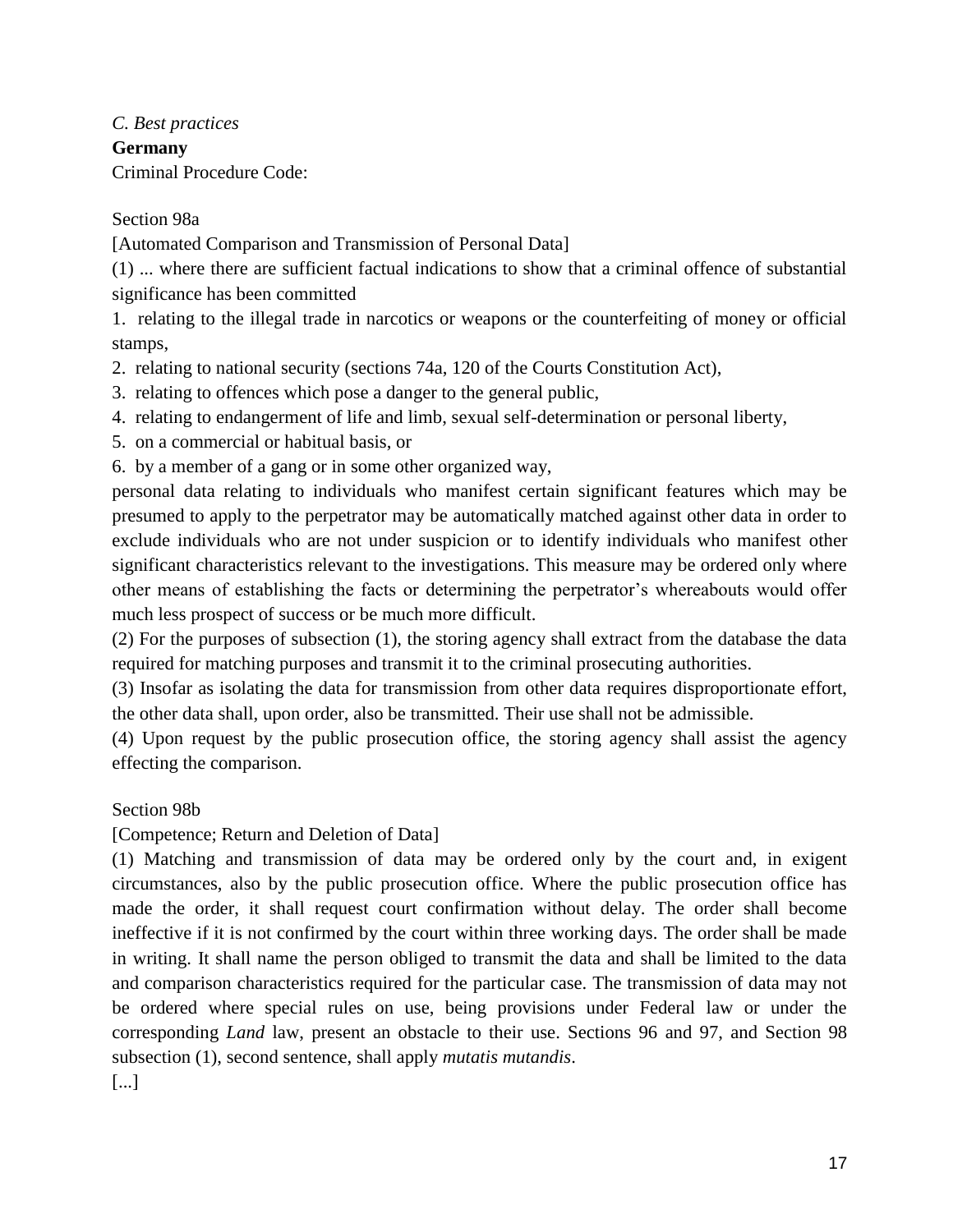(3) Where data was transmitted on data media these shall be returned without delay once matching has been completed. Personal data transferred to other data media shall be deleted without delay once it is no longer required for the criminal proceedings.

(4) Upon completion of a measure pursuant to Section 98a, the agency responsible for monitoring compliance with data protection rules by public bodies shall be notified.

## Section 98c

[Comparison of Data to Clear Up a Criminal Offence]

In order to clear up a criminal offence or to determine the whereabouts of a person sought in connection with criminal proceedings, personal data from criminal proceedings may be automatically matched with other data stored for the purposes of criminal prosecution or execution of sentence, or in order to avert danger. Special rules on use presenting an obstacle thereto, being provisions under Federal law or under the corresponding *Land* law, shall remain unaffected.

#### **Circumstance under which the recordings or tapes may or must be erased or destroyed**

## *A. ECtHR standards*

According to ECtHR, legislation on secret surveillance should set out in detail the procedure for the destruction of data obtained by means of monitoring. In *Weber and Saravia v. Germany* the ECtHR found that the procedure was detailed enough and the authorities storing the data had to verify every six months whether those data were still necessary to achieve the purposes for which they had been obtained by or transmitted to them. If that was not the case, they had to be destroyed and deleted from the files or, at the very least, access to them had to be blocked; the destruction had to be recorded in minutes and, in the cases envisaged in section 3(6) and section 7(4), had to be supervised by a staff member qualified to hold judicial office.

#### *B. Georgian legislation*

According to Article 6 (4) of the Law on Operative Investigation Activity, collected data, which does not relate to the criminal activities of the person, but includes compromising information, should not be made public or used in any way against the person. Such information should not be stored and must be destroyed immediately, about this the minister of justice, or the chief prosecutor, also the chief or the deputy, chief of the supervisory body should be informed.

Though this is an important safeguard it has a limited application, since according to the above mentioned article only information which is not related to the criminal activity and has a compromising character must be destroyed. This provision does not oblige the competent body to delete any other type of information collected during interception which proved to be unrelated to the criminal activity. This runs the risk that personal data and information may be stored though not related in any way to the crime. In addition, the legal norm under review does not impose the obligation that destroying such data should be documented accordingly and introduces only the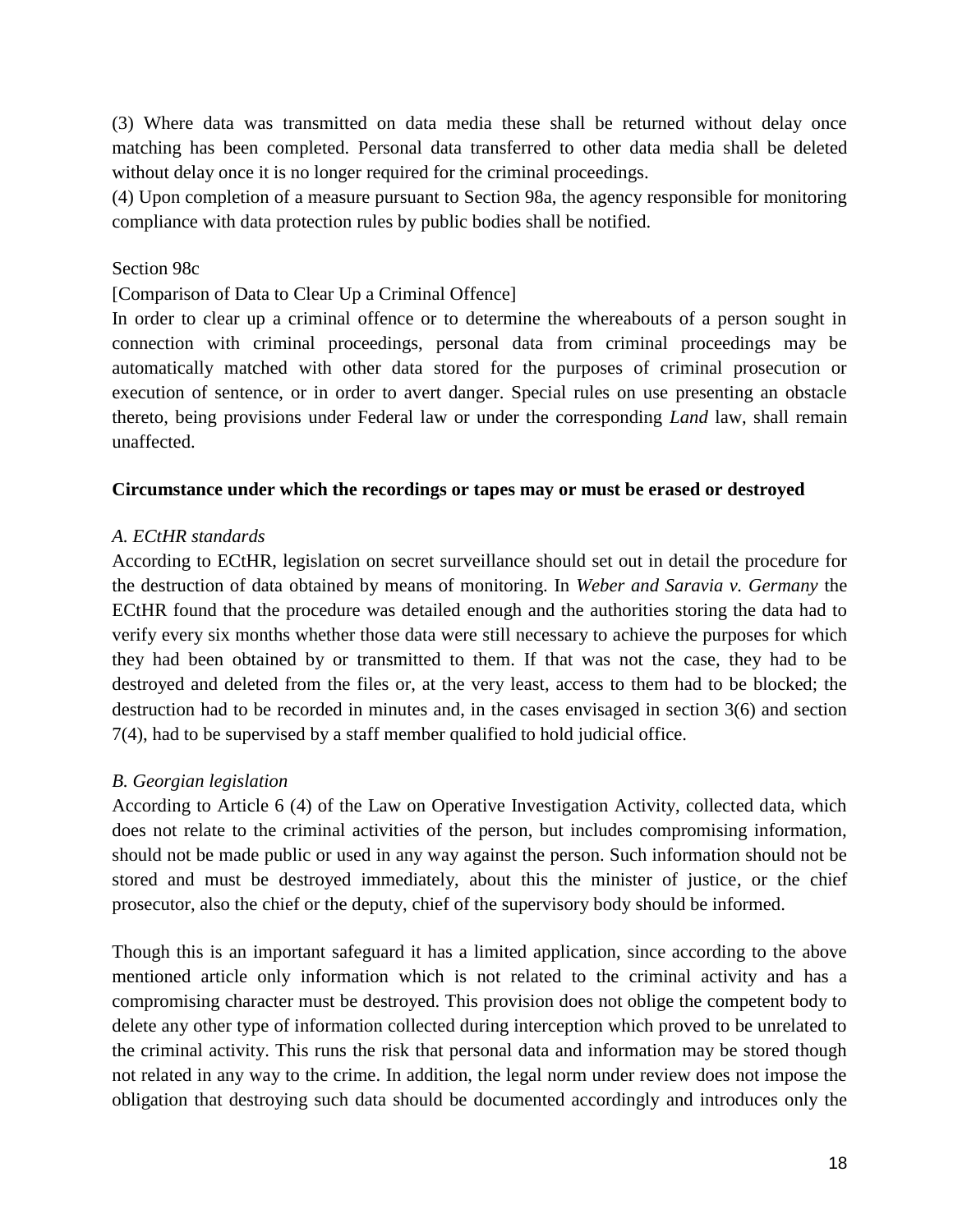duty to inform the minister of justice/chief prosecutor and supervisory body. Though the latter duty is an important safeguard against abuse a duty to document should be introduced as well.

In addition, the law seems to be completely silent on the destruction of collected data in general after for example proceedings are finalized or after the completion of a certain period of time.

## *C. Best practices*

## **Germany**

Section 100a (4) of the Criminal Procedure Code states that "If there are factual indications for assuming that only information concerning the core area of the private conduct of life would be acquired through a measure pursuant to subsection (1), the measure shall be inadmissible. Information concerning the core area of the private conduct of life which is acquired during a measure pursuant to subsection (1) shall not be used. Any records thereof shall be deleted without delay. The fact that they were obtained and deleted shall be documented."

## **Precautions have to be taken to protect privileged communication between attorney and client**

## *A. ECtHR standards*

The legal basis for phone interceptions *has to provide rules ensuring that information falling under the lawyer-client privilege is not intercepted.* The right to legal assistance by a lawyer is a cornerstone of democratic societies. Anybody interested in consulting a lawyer should have the possibility to do so under conditions which allow for a free exchange of information (*[Campbell v](http://hudoc.echr.coe.int/sites/eng/pages/search.aspx?i=001-57771)  [UK](http://hudoc.echr.coe.int/sites/eng/pages/search.aspx?i=001-57771)*, para 46). This right would lose value if persons conferring with their lawyers would have to fear that the conversation might be intercepted. Therefore, measures have to be taken to secure the protection of privileged conversations. Including in the law a rule to the effect that conversations between lawyers and their clients is not tapped is not a sufficient means to safeguard the confidentiality of conversations between lawyers and their clients. It also has to become clear which steps are taken to ensure that this rule is respected in practice (*Iordachi v Moldova*, para 50). In *[Kopp v Switzerland](http://hudoc.echr.coe.int/sites/eng/pages/search.aspx?i=001-58144)*, the EHtHR found the respondent state in violation of article 8 ECHR, because the law and practice of phone tapping did not ensure that the exchange of information falling under the lawyer-client privilege was protected. While Swiss law provided that phones of lawyers were not to be tapped, conversations between lawyers and clients were intercepted. The Swiss government argued that according to Swiss law certain pieces of information exchanged between lawyers and their clients were not protected by lawyer-client confidentiality (this concerned for example information regarding the handling of funds). Therefore, the Swiss authorities tried to distinguish between privileged information, which did not become part of the case file, and not privileged information, which could be added to the case file and considered in court. The person tasked to sort between these two types of information was a lawyer working with the post department, which was state-owned and in charge of telecommunications at the material time. The Court criticized this arrangement as generally not sufficiently clear with regard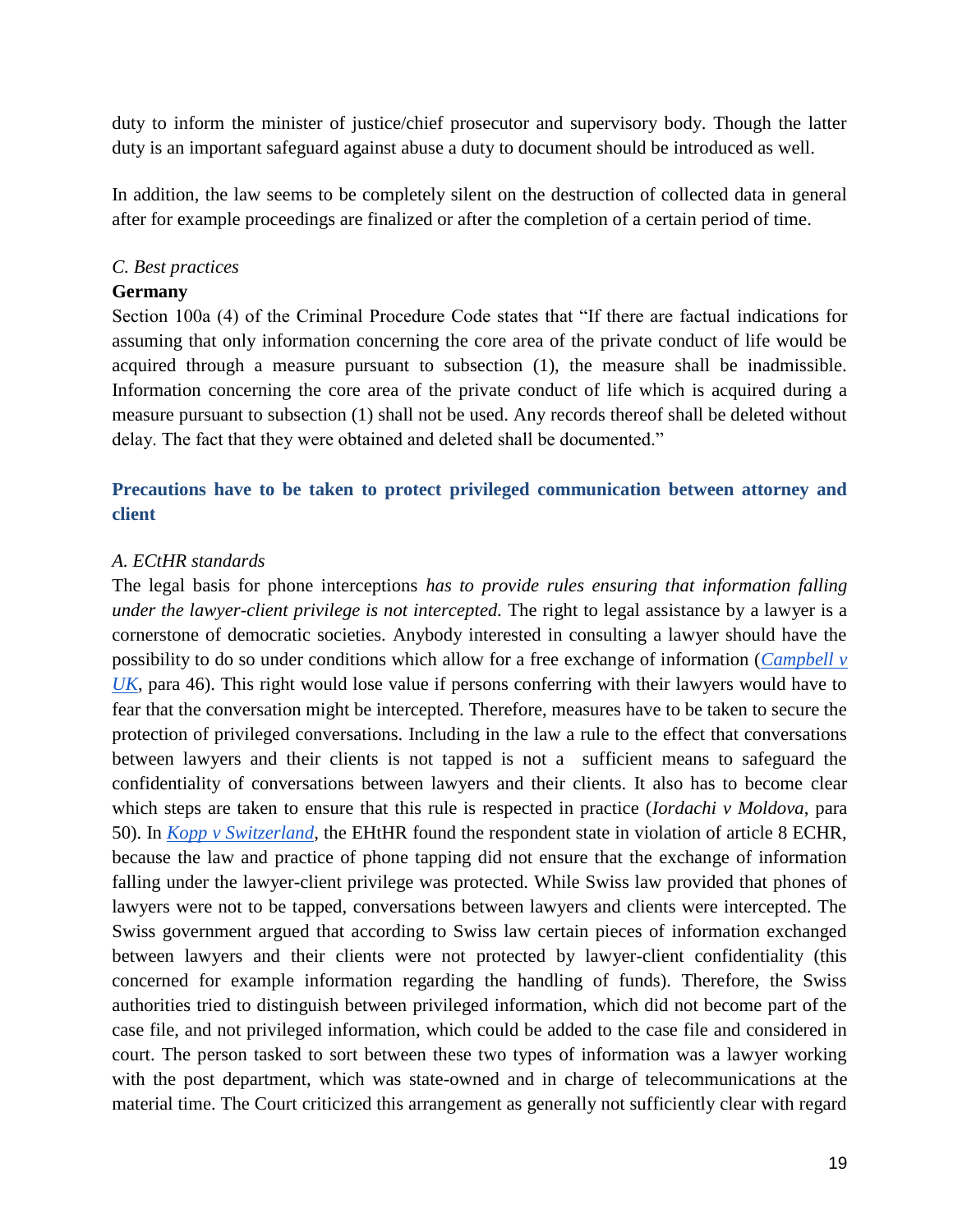to procedure to distinguish privileged information from non-privileged information and stated that '*in practice, it is, to say the least, astonishing that this task should be assigned to an official of the Post Office's legal department, who is a member of the executive, without supervision by an independent judge, especially in this sensitive area of the confidential relations between a lawyer and his clients, which directly concern the rights of the defence.'* . As an example to the contrary, the ECtHR approved of the precautions taken in Dutch law in *Aalmoes v The Netherlands*. Dutch law distinguished whether the lawyer was a suspect or a third-party. In the instance the lawyer was a suspect, his phone could be tapped, but material protected by the lawyer client privilege had to be sorted out. A representative of the bar association was involved in the decision which material was protected. In case the lawyer was not a suspect, his phone could not be intercepted. Communications falling within the ambit of the lawyer-client privilege, which were intercepted (for example because the suspect in a case called a lawyer) had to be screened by a prosecutor. The prosecutor ordered that privileged information be destroyed. Only information which was not privileged could be taken to the file upon approval by a judge.

## *B. Georgian legislation*

The Law on Operative Investigation Activity 16 (3) and the Code of Criminal Procedures (Article 43) declares that lawyer-client communication is confidential. Article 16 (3) States that investigation bodies cannot violate the right of confidentiality of attorneys and others, who are bound to keep professional information confidential.

Though the Georgian legislation guarantees the attorney-client communications, it does not provide for any procedure which would give substance to the above mentioned guarantee. In *Iordachi and Others v. Moldova* the ECtHR criticised a similar provision and noted that it was struck by the absence of clear rules defining what should happen when, for example, a phone call made by a client to his lawyer is intercepted (para. 50). The Georgian legislation similarly does not contain any rules that would give substance to the established guarantee. There is a need for clear rules that would reflect which concrete steps are to be taken to ensure that this guarantee is respected in practice and does not remain only a theoretical guarantee.

#### **Oversight mechanism**

#### *A. ECtHR standards*

According to human rights standards there have to be control mechanisms to ensure that the law is complied with. Also the oversight has to be in line with generally accepted democratic principles and has to be carried out by an authority independent from the one which carries out the measure.

## *B. Georgian legislation*

According to Article 12 of the Operative - Investigation Activity the following entities have the exclusive competence to undertake the conduct of secret surveillance, including wiretapping: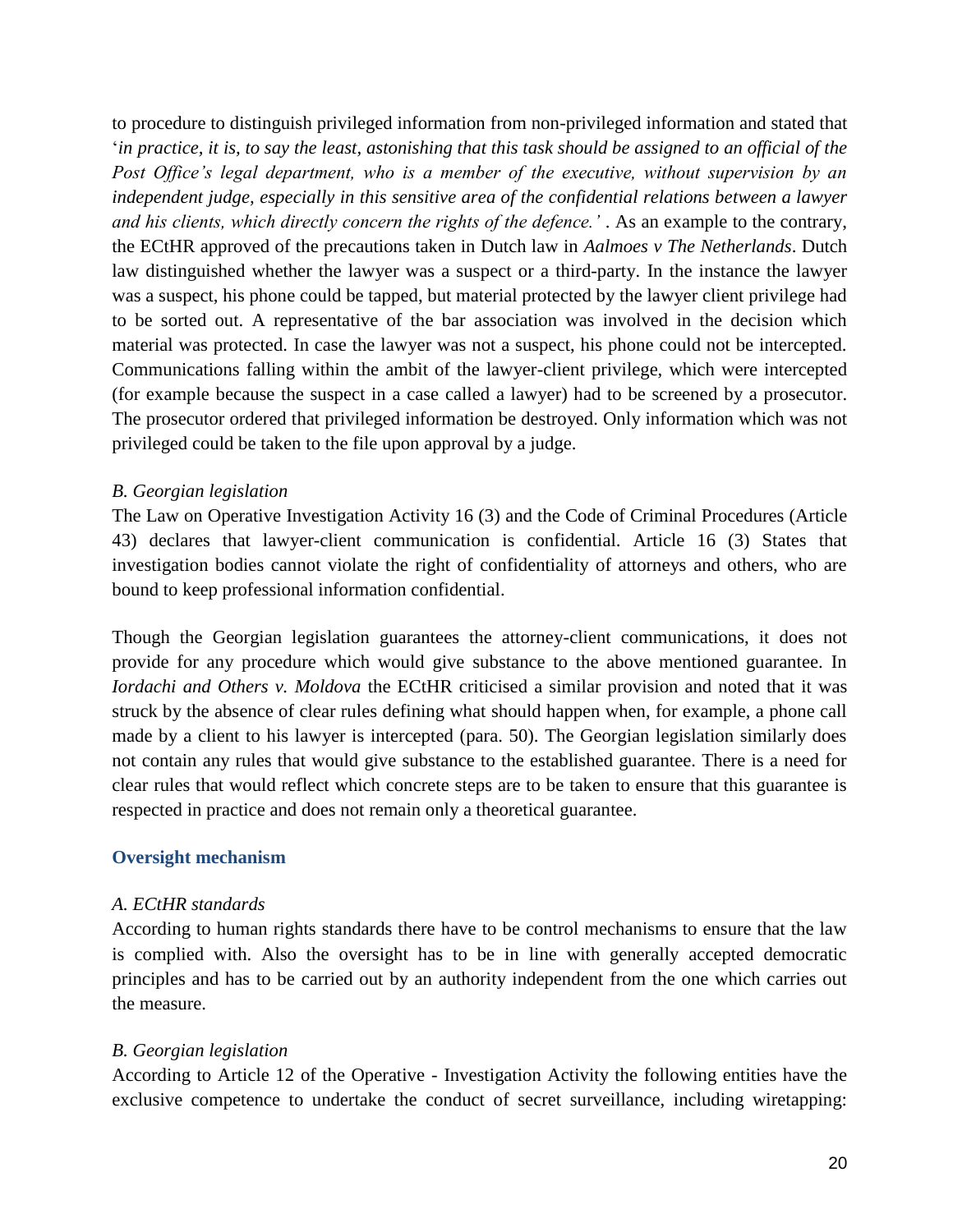operative and investigative agencies and units of the Ministry of Internal Affairs; operative bodies of the State Special Security Service; operative agencies and investigative units of the Ministry of Finance; investigators of investigative unit and security service of the penitentiary and Deprivation of Liberty Institution of the Ministry of Corrections and Legal Assistance; operative, investigative and intelligence units of the Ministry of Defense; operative units of the Intelligence Service; investigators of the Prosecutor's Office; investigators and staff of the Operations Division of the Ministry of Justice.

The control and supervision of the secret surveillance conducted by the above mentioned entities is realized by the chief of the operative-investigation organization who is personally responsible, the legality of the activities is controlled by the minister of justice and the prosecutors under his or her control. With regard to the court control, the judge should give permit for telephone interception, as far as it restricts constitutional rights and freedoms.

The control and review of surveillance may intervene at three stages: when the surveillance is first ordered, while it is being carried out, or after it has been terminated. The initial control under Georgian legislation is entrusted in judiciary, which is considered to be under ECtHR standards as an effective control (*Klass and Others v. Germany* para. 55) because judicial control offers the best guarantees of independence, impartiality and proper procedure. However, the law makes no provision for acquainting the judge with the results of the surveillance and does not required him to review whether the requirements of the law have been complied with.

The subsequent control is entrusted in the chief of the operative-investigation organization who is personally responsible, the legality of the activities is controlled by the minister of justice and the prosecutors. However the detailed manner in which control is effectuated is not set out in the law. The ultimate control and supervision of secret surveillance is invested in the Minister of Justice and the prosecutor's office, entities that are indeed operationally independent from other competent authorities that have the power to conduct operative-investigation measures (though not in the case when interception is conducted by the relevant unit of the of the Ministry of Justice itself), however they are a part of the executive and thus cannot be considered as an independent authority from the one which carries out the measure. The oversight mechanism should be entrusted to an independent authority.

## *C. Best practices*

## **United Kingdom** (final oversight is entrusted in a special Commissioner)

Section 57 RIPA provides that the Prime Minister shall appoint an *Interception of Communications Commissioner*. He must be a person who holds or has held high judicial office. The Commissioner is appointed for a three-year, renewable term. The Commissioner's functions include to keep under review the exercise and performance by the Secretary of State of powers and duties in relation to interception conferred or imposed on him by RIPA; the exercise and performance of powers and duties in relation to interception by the persons on whom such powers